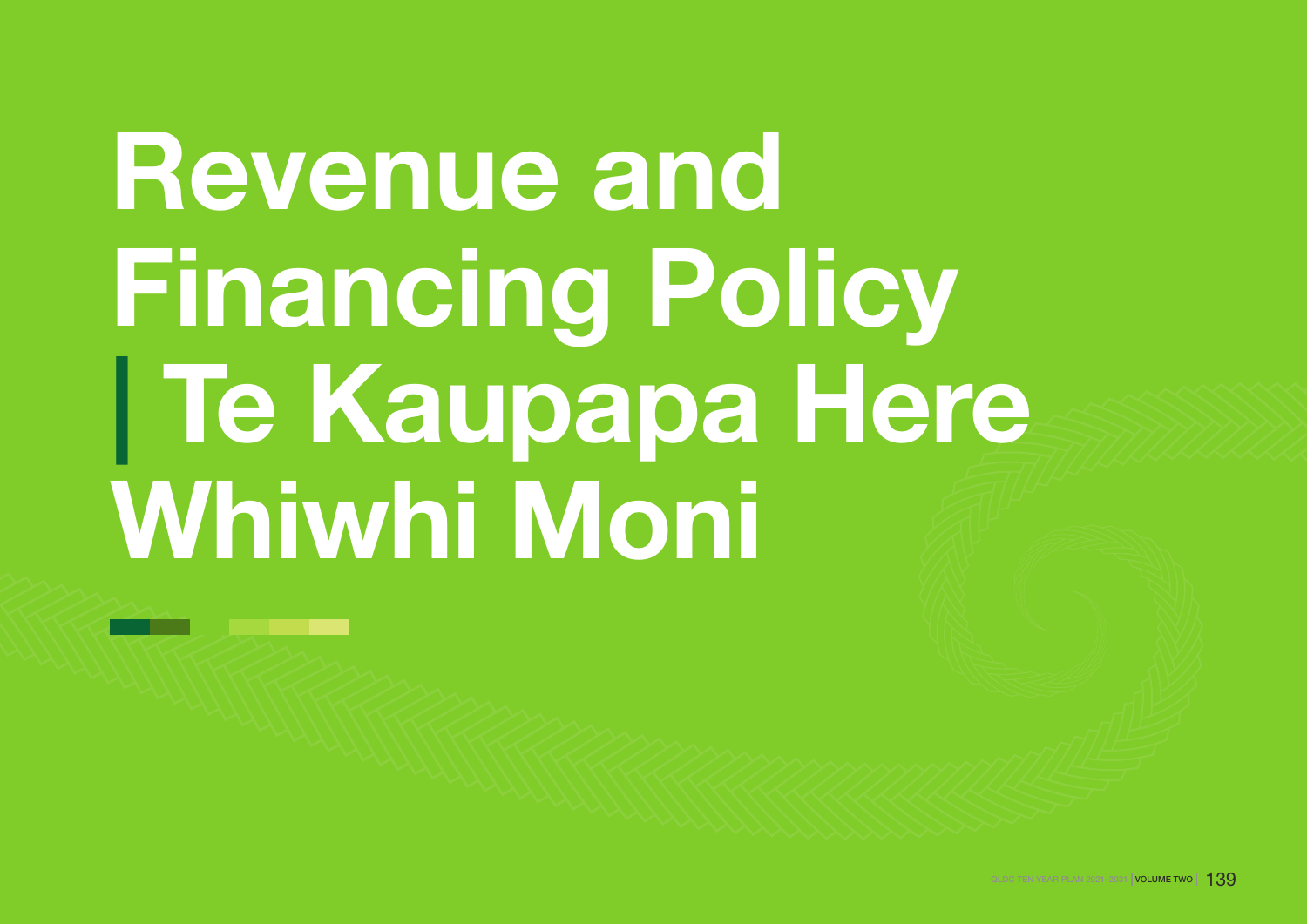## Proposed Changes to **Policy**

The Revenue and Financing Policy has been reviewed and there are a number of proposed changes. These can be summarised as follows:

- > Update potential funding tools to include proposed Visitor Levy and provisions of Infrastructure Funding and Financing Act (IFF)
- > Update activity description for changes to council activities (waste contract; rural fire; economic development etc.)
- > Review funding targets in some activities where significant variances have occurred

The table below shows the proposed changes to funding targets to a number of activities where changes have occurred in recent years:

|                                   |                | <b>Existing Funding Target</b> | <b>Proposed Funding Target</b> | Reason        |            |
|-----------------------------------|----------------|--------------------------------|--------------------------------|---------------|------------|
| <b>Activity</b>                   | <b>Private</b> | <b>Public</b>                  | <b>Private</b>                 | <b>Public</b> | For change |
| <b>Community Facilities</b>       | 30%            | 70%                            | 40%                            | 60%           | A          |
| <b>Community Grant</b>            | 10%            | 90%                            | 12%                            | 88%           | B          |
| Communications                    | 10%            | 90%                            | 1%                             | 99%           | С          |
| <b>Library Services</b>           | 10%            | 90%                            | 2%                             | 98%           | C          |
| Aquatics                          | 60%            | 40%                            | 45%                            | 55%           | C          |
| <b>Waterways Facilities</b>       | 40%            | 60%                            | 10%                            | 90%           | D          |
| Parks and Recreation Facilities   | 40%            | 60%                            | 20%                            | 80%           | С          |
| <b>Community Development</b>      | 10%            | 90%                            | 6%                             | 94%           | D          |
| Waterways Control                 | 65%            | 35%                            | 6%                             | 94%           | D          |
| Landfill Provision and Management | 60%            | 40%                            | 75%                            | 25%           | E          |

The main reasons for change are listed below:

- A Increased revenue due to Health and Fitness centre
- B Increased revenue
- C Increased activity scope but revenue increase not appropriate
- D Reflects current revenue level
- E Increased activity scope with revenue increase

#### FEE INCREASES

The review of the Policy has also resulted in a proposal to increase user fees in a number of activities where funding targets will not be met. This is discussed in the Consultation Document under Big Issue #4. The following activities are affected: Resource Consents; Building Consents; Aqautics; Dog Registration, Environmental Health; Waste Management and Cemeteries.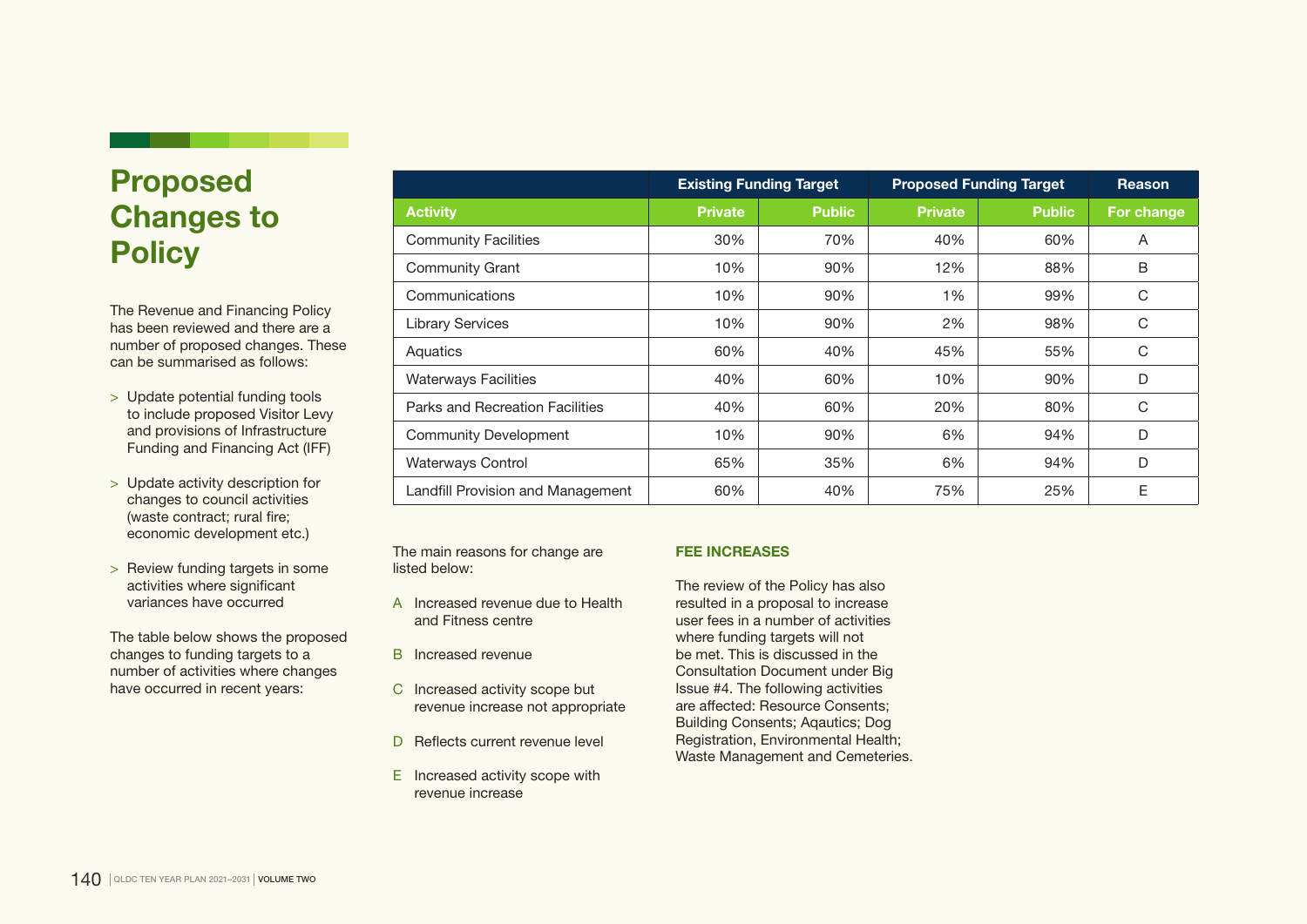### **Background**

Section 102(4) (a) of the Local Government Act 2002 requires each Council to adopt a Revenue and Financing Policy, which must be adopted through the special consultation process.

Section 103 outlines that this Policy must state the Council's policies in respect of the funding of both operating expenses and capital expenditure from listed sources, with the sources as outlined in section 103(2) being:

- A general rates including:
	- choice of valuation system;
	- ii differential rating; and
	- iii uniform annual general charges;
- **B** targeted rates;
- C fees and charges;
- **D** interests and dividends from investments;
- E borrowing;
- **F** proceeds from asset sales;
- **G** development contributions under the Local Government Act 2002; H financial contributions under the Resource Management Act 1991; I grants and subsidies; and
- **J** any other source.

Section 101(3) states that in identifying the appropriate sources the Council must consider the overall impact of any allocation of liability for revenue needs on the current and future social, economic, environmental, and cultural wellbeing of the community. The Council must also consider with regards to each activity to be funded:

- A the community outcomes to which the activity primarily contributes;
- **B** the distribution of benefits between the community as a whole, any identifiable part of the community, and individuals;
- C the period in or over which those benefits are expected to occur;
- D the extent to which the actions or inaction of particular individuals or a group contribute to the need to undertake the activity; and
- E the costs and benefits, including consequences for transparency and accountability, of funding the activity distinctly from other activities.

Queenstown Lakes District Council has undertaken several comprehensive reviews of its funding principles in the past through the development, adoption and review of its Revenue and Financing Policy. These reviews were completed in 1998, 2001 and again in 2002. Comprehensive reviews under the Local Government Act 2002 were undertaken during 2005/06, 2008/09, 2011/12 and 2015/16.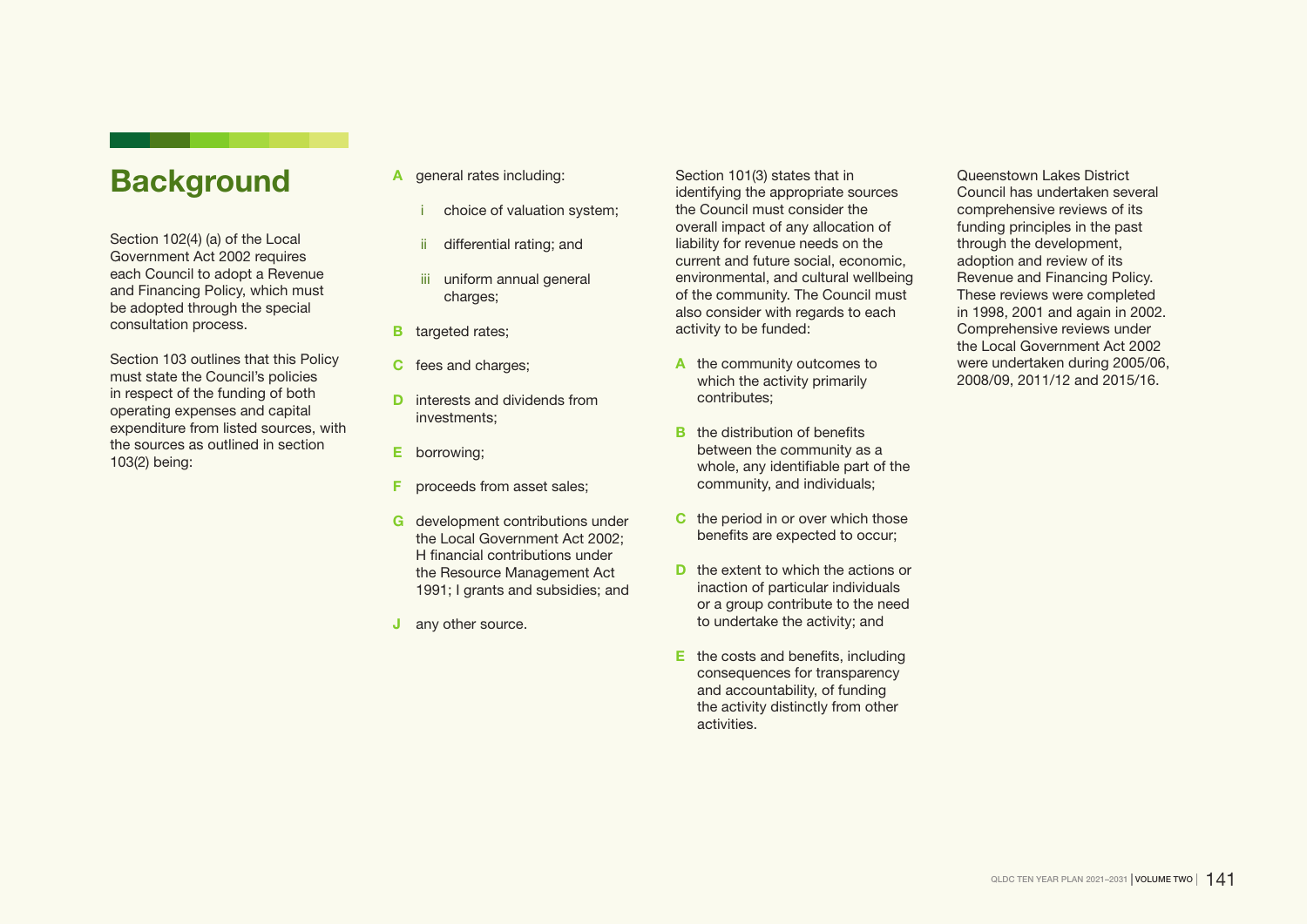## [A] Funding Sources - **Operational Expenditure**

The 'revenue' part of the title 'Revenue and Financing Policy' relates to funding of operating expenditure. The following sources of income are recognised in the operating statement:

#### RATES

A number of the Council activities are funded by a combination of revenue types. The Council practice is to initially account for income from fees and charges, and grants and subsidies or other income sources. If the activity still requires additional funding, the remainder is funded by way of a rate which is applied to relevant properties within the district.

The Council will use a capital value rating system across the district. Capital value is preferred to land value because the Council believes that it generally provides a better surrogate for the allocation of cost for Council services. Rates are generally used where it is economically impractical to use fees and charges.

There are two classification types for rates:

- > General rates include uniform annual general charge (UAGC) and capital valued based rate.
- > Targeted rates include capital valued based roading rate, tourism promotion rate, governance rate, recreation and events rate, regulatory rate, water supply rate and stormwater rate. As well as fixed annual charges for sewerage, water supply, waste management, recreation and events, governance and regulatory, Queenstown Aquatic Centre, Wanaka Aquatic Centre and sports, halls and libraries.

In the next section of the policy 'Funding Operational Expenditure by Activity' the tables illustrate the outcome of the analysis undertaken by the Council in relation to Section 101 (3). The last table for each activity details how the activity is proposed to be funded. Generally, these tables show that where a private benefit exists, the cost of this is recovered by user fees or a targeted rate. The cost of public benefits is usually rate funded, with the general rate and a range of targeted capital value rates used to fund 'property' related activities and the UAGC, fixed targeted annual charges and a range of targeted capital value rates used to fund 'people' related activities.

#### FEES AND CHARGES

There is a wide range of revenue under this general title. Generally, the Council will look to use fees and charges to recover the 'private benefit' costs of a particular activity (see table on following page) if it is economically viable to do so.

#### GRANTS AND SUBSIDIES

Some activities of the Council qualify for a grant or subsidy from the Crown. In particular, the Council receives a subsidy from the New Zealand Transport Agency (NZTA) for qualifying roading expenditure. Other smaller grants are also received from the Crown, for example; NZ Fire Service and Creative NZ.

#### INTEREST AND DIVIDENDS FROM INVESTMENTS

Interest income is recognised from all investment sources but is very minor. The majority of investment income is used to offset rates.

The Council receives a regular dividend from Queenstown Airport Corporation (QAC) via its 75.01% ownership stake. It is proposed to continue to utilise forecast dividends from QAC to repay generally funded debt.

#### OTHER SOURCES OF INCOME

Other sources of income include parking infringement fines, petrol tax, rates penalties and concession income. Council also expects that a visitor levy will be introduced by the 2023/24 year. Although mainly a tool for funding visitor related capital expenditure, it is expected that a portion of the levy will fund visitor related operational expenditure. This is a catch-all classification and the income is treated in the same way as fees and charges.

#### FUNDING OPERATIONAL EXPENDITURE BY ACTIVITY

The tables in the following section illustrate the outcome of the analysis undertaken by the Council in relation to Section 101 (3). The first table in each activity analysis labelled 'Community Outcome' shows the community outcomes to which each activity primarily contributes and thereby satisfies the requirement of Section 101(3) (a) referred to in the background section. This table shows only the primary contributions and it is acknowledged that some activities contribute to more outcomes than those shown.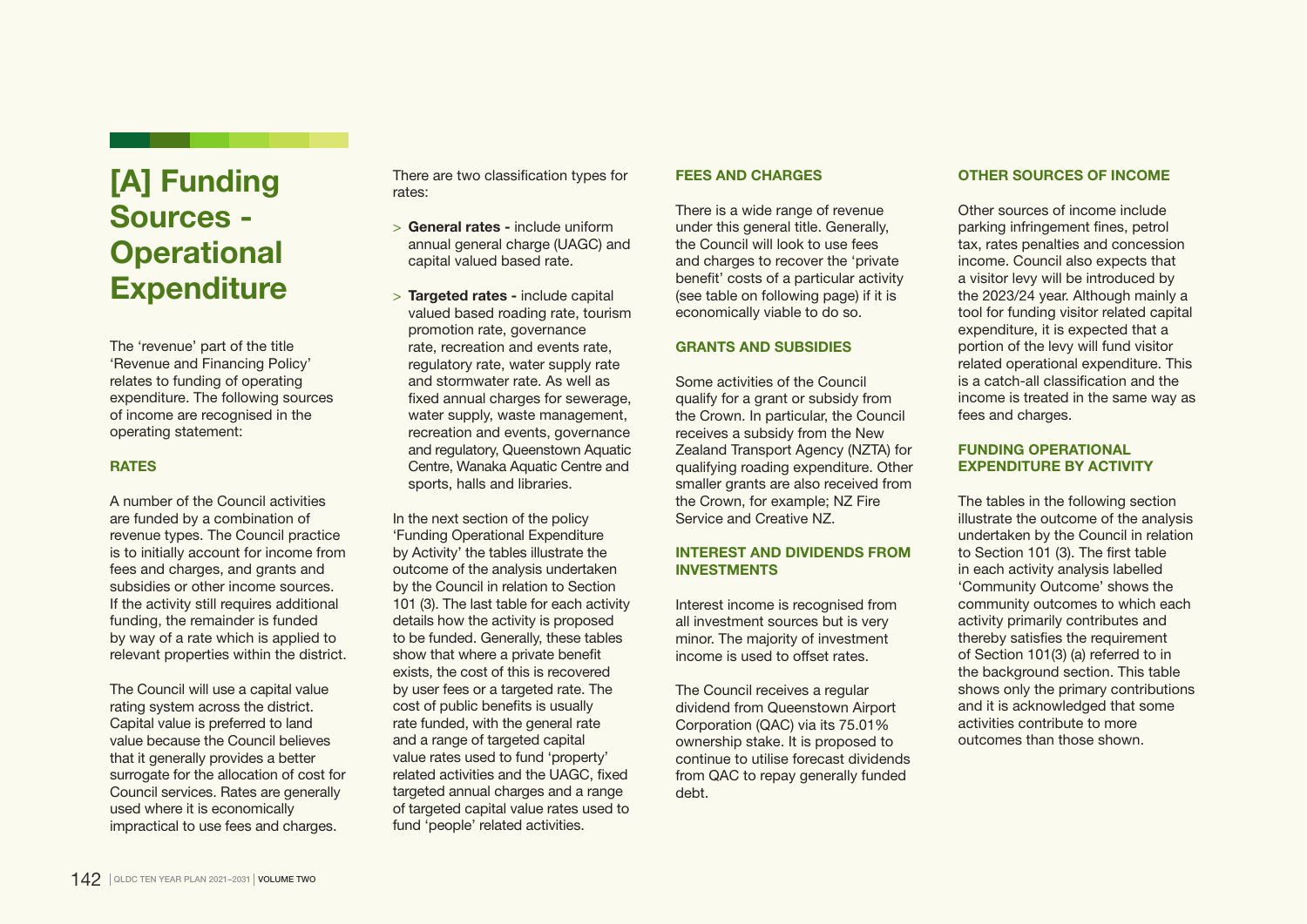The second table in each activity analysis labelled 'Funding Principles' shows how the funding principles in Section 101(3) b) to e) above relate to the activity.

This analysis assists the Council in determining which funding mechanisms are appropriate for each activity. Generally those activities which score low for user pays or for cost/benefit of separate funding are best funded by general rates, whilst those scoring higher in those areas are best funded by user charges or targeted rates. The low/medium/ high rating relates to the degree by which each activity conforms to the following economic principles:

- 1 Distribution of benefit degree to which benefits can be attributed to individuals/ groups rather than community as a whole.
- 2 Period of benefit degree to which benefits can be attributed to future period.
- 3 Extent of action/inaction degree to which action or inaction of group or individuals give rise to need for expenditure.
- 4 Cost/benefit of separate funding degree to which cost and benefits justify separate funding of this activity.

The third table in each activity details how each activity is proposed to be funded. Generally, this table shows that where a private benefit exists, the cost of this is recovered by user fees or a targeted rate. The cost of public benefits is usually general rate funded, with the capital value rate used to fund 'property' related activities and the UAGC used to fund 'people' related activities.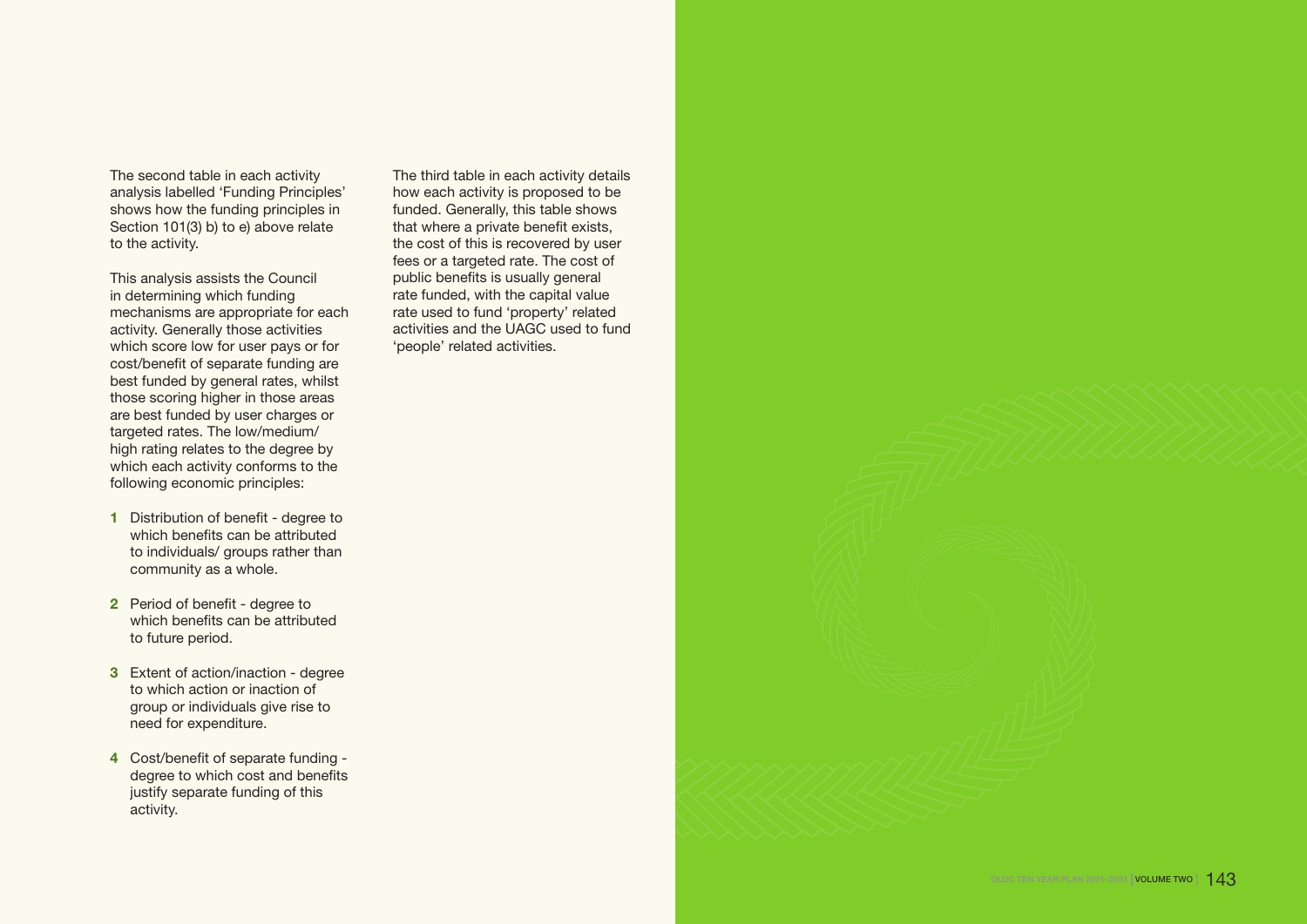#### Governance

#### Community Leadership

The community outcomes that this activity primarily contributes to:

| <b>COMMUNITY LEADERSHIP</b> |                                                                                                                     |  |  |  |  |  |
|-----------------------------|---------------------------------------------------------------------------------------------------------------------|--|--|--|--|--|
|                             | Pride in sharing our places<br>> Our welcome is warm and genuine, and visitors respect what is expected of them     |  |  |  |  |  |
| $1000 - 100$                | <b>Thriving people</b><br>> Our doors and minds are open; everybody is warmly welcomed                              |  |  |  |  |  |
|                             | <b>Embracing the Maori world</b><br>> Our diverse, multicultural past and present strengthens our district's future |  |  |  |  |  |

This activity includes strategic planning and the setting of the overall direction by the Council, Community Board and various committees. This also includes all activities undertaken in relation to public involvement in the democratic process including elections, the holding of public meetings as well as the preparation of the statutory plans and reports, including the Council Community Plan, Annual Plan and Annual Report.

| <b>ACTIVITY</b>         | <b>FUNDING PRINCIPLES</b>                 |                                                                   |                                                    |                                        |  |  |  |
|-------------------------|-------------------------------------------|-------------------------------------------------------------------|----------------------------------------------------|----------------------------------------|--|--|--|
|                         | Distribution of<br>Benefit (user<br>pays) | <b>Period of Benefit</b><br><i>(Intergenerational)</i><br>Equity) | Extent of<br>Action/Inaction<br>(Exacerbator Pays) | Cost/Benefit<br>of Seperate<br>Funding |  |  |  |
| Community<br>Leadership | Low                                       | Med                                                               | Low                                                | Low                                    |  |  |  |

This activity is completely public good with no scope for user charges and will therefore be funded 80% from the district-wide targeted capital value based Governance Rate and 20% from the Governance and Regulatory Charge.

| <b>ACTIVITY</b>         | <b>ECONOMIC BENEFIT</b><br><b>ASSESSMENT</b> |        |             | <b>FUNDING</b><br><b>TARGETS</b> |               | <b>FUNDING</b><br><b>MECHANISM</b> |                                                |
|-------------------------|----------------------------------------------|--------|-------------|----------------------------------|---------------|------------------------------------|------------------------------------------------|
|                         | Private                                      | Public | Exacerbator | Private                          | <b>Public</b> | Private                            | Public                                         |
| Community<br>Leadership | 0%                                           | 100%   | $0\%$       | 0%                               | 100%          |                                    | Gov Rate<br>$(80\%)$ Gov<br>& Reg Chg<br>(20%) |

#### Communications

The community outcomes that this activity primarily contributes to:

| <b>COMMUNICATIONS</b>                                                                                                            |  |  |  |  |  |  |  |
|----------------------------------------------------------------------------------------------------------------------------------|--|--|--|--|--|--|--|
| Pride in sharing our places<br>Our welcome is warm and genuine, and visitors respect what is expected of them<br>$\geq$          |  |  |  |  |  |  |  |
| <b>Thriving people</b><br>Our doors and minds are open; everybody is warmly welcomed<br>$\geq$                                   |  |  |  |  |  |  |  |
| Disaster-defying resilience<br>Our people stand tall through any challenge, caring for whanau, neighbours and<br>visitors alike. |  |  |  |  |  |  |  |
| <b>Embracing the Mäori world</b><br>Our diverse, multicultural past and present strengthens our district's future<br>$\geq$      |  |  |  |  |  |  |  |

The purpose of this activity is to provide for the distribution of information to residents and ratepayers. It is also designed to help keep residents informed via social media; the Council newsletter 'Scuttlebutt' and the website.

| <b>ACTIVITY</b>       | <b>FUNDING PRINCIPLES</b>        |                                         |                              |                             |  |  |  |
|-----------------------|----------------------------------|-----------------------------------------|------------------------------|-----------------------------|--|--|--|
|                       | Distribution of<br>Benefit (user | Period of Benefit<br>(Intergenerational | Extent of<br>Action/Inaction | Cost/Benefit<br>of Seperate |  |  |  |
|                       | pays)                            | Equity)                                 | (Exacerbator Pays)           | <b>Funding</b>              |  |  |  |
| <b>Communications</b> | _0W                              | Low                                     | Low                          | Low                         |  |  |  |

This activity is largely public good and will therefore be funded 90% from the district- wide targeted capital value based Governance Rate and the Governance and Regulatory Charge with the remainder provided by cost recoveries.

| <b>ACTIVITY</b>       | <b>ECONOMIC BENEFIT</b><br><b>ASSESSMENT</b> |        |             | <b>FUNDING</b><br><b>TARGETS</b> |        | <b>FUNDING</b><br><b>MECHANISM</b> |                                                |
|-----------------------|----------------------------------------------|--------|-------------|----------------------------------|--------|------------------------------------|------------------------------------------------|
|                       | Private                                      | Public | Exacerbator | Private                          | Public | Private                            | Public                                         |
| <b>Communications</b> | $0\%$                                        | 100%   | 0%          | $1\%$                            | 99%    |                                    | Gov Rate<br>$(80\%)$ Gov<br>& Reg Chg<br>(20%) |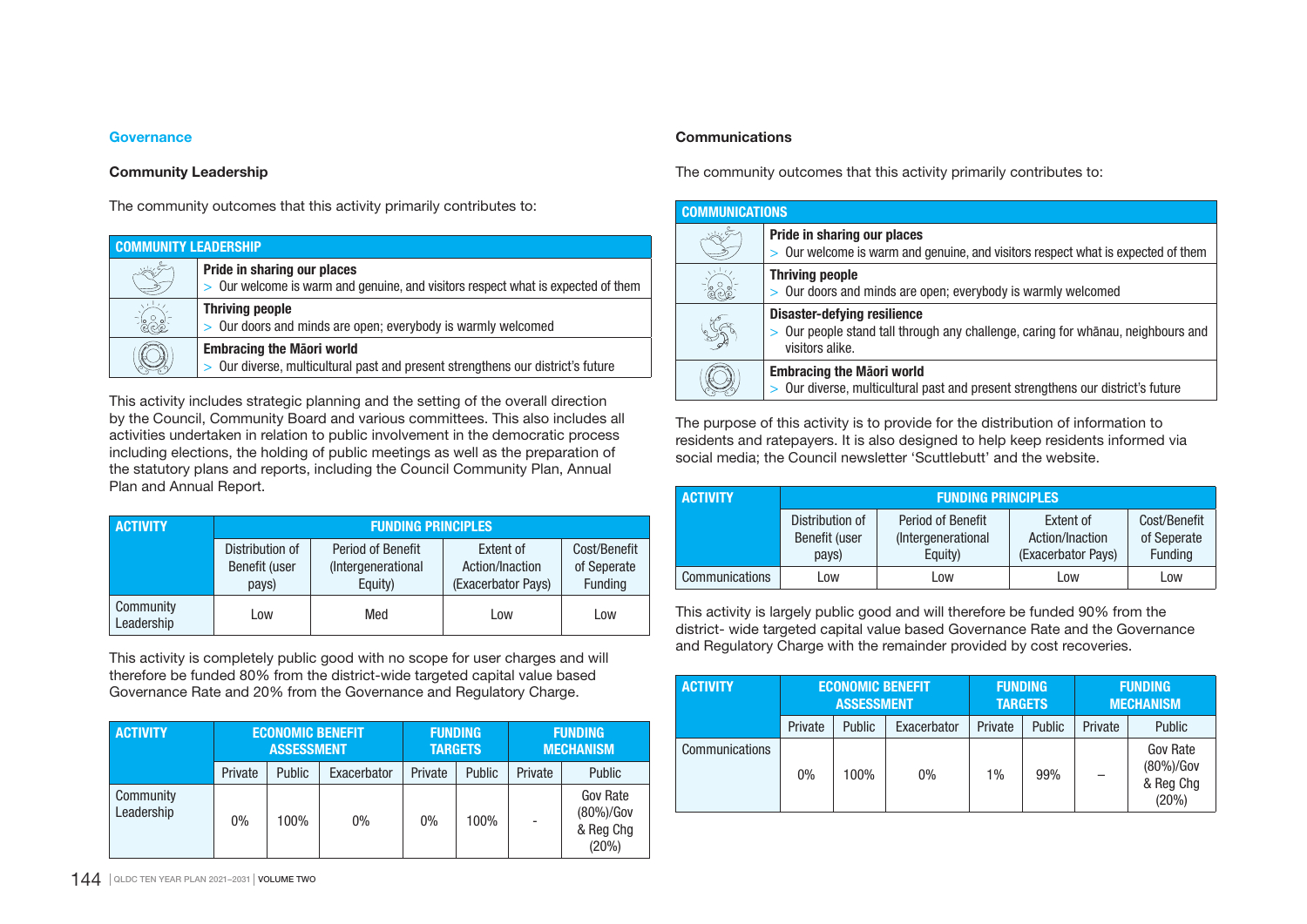#### Economic Development

#### Tourism Promotion

The community outcomes that this activity primarily contributes to:

| <b>TOURISM PROMOTION</b> |                                                                                                                                                                                                                                                                                                               |  |  |  |  |  |  |
|--------------------------|---------------------------------------------------------------------------------------------------------------------------------------------------------------------------------------------------------------------------------------------------------------------------------------------------------------|--|--|--|--|--|--|
| $\frac{1}{2}$            | <b>Opportunities for all</b><br>> Our economy is strong and diverse with sustainable and inclusive growth<br>$>$ Ours is a place that works hard and thinks big, where workers and<br>entrepreneurs flourish and inequality is reduced<br>> Technology enables us to connect locally, regionally and globally |  |  |  |  |  |  |
|                          | <b>Thriving people</b><br>> Our doors and minds are open; everybody is warmly welcomed                                                                                                                                                                                                                        |  |  |  |  |  |  |
|                          | Pride in sharing our places<br>> Our welcome is warm and genuine, and visitors respect what is expected of them                                                                                                                                                                                               |  |  |  |  |  |  |

The Council makes grants to ward based promotion organisations, which market the district as a visitor destination and therefore increases the economic benefits to the district from its major industry.

| <b>ACTIVITY</b>      | <b>FUNDING PRINCIPLES</b>                 |                                                    |                                                    |                                        |  |  |  |
|----------------------|-------------------------------------------|----------------------------------------------------|----------------------------------------------------|----------------------------------------|--|--|--|
|                      | Distribution of<br>Benefit (user<br>pays) | Period of Benefit<br>(Intergenerational<br>Equity) | Extent of<br>Action/Inaction<br>(Exacerbator Pays) | Cost/Benefit<br>of Seperate<br>Funding |  |  |  |
| Tourism<br>Marketing | Low                                       | Low                                                | Low                                                | Low                                    |  |  |  |

This activity exhibits a large degree of private benefit with a distinct group of beneficiaries and will be funded 95% from the Targeted Rate for Tourism Promotion based on capital value and applied on a ward basis, and 5% from the Uniform Annual General Charge.

| <b>ACTIVITY</b>      | <b>ECONOMIC BENEFIT</b><br><b>ASSESSMENT</b> |        |             | <b>FUNDING</b><br><b>TARGETS</b> |        | <b>FUNDING</b><br><b>MECHANISM</b>                |             |
|----------------------|----------------------------------------------|--------|-------------|----------------------------------|--------|---------------------------------------------------|-------------|
|                      | Private                                      | Public | Exacerbator | Private                          | Public | Private                                           | Public      |
| Tourism<br>Marketing | 95%                                          | 5%     | 0%          | 95%                              | 5%     | <b>Targeted CV</b><br>Rate (Tourism<br>Promotion) | <b>UAGC</b> |

#### Community Assets

The community outcomes that this activity primarily contributes to:

#### COMMUNITY ASSETS

Thriving people



> People of all ages are able to seek a future here

> Our environments and services promote and support health, activity and wellbeing for all

The Council is involved in these activities to provide the maximum possible return from assets involved. This activity includes residential and commercial subdivisions, Queenstown Lakeview Holiday Park, leased camping grounds, Wanaka Airport, forests, rental housing, elderly person housing and road closing/ legalisation. This activity also includes any undeveloped areas of land which will be maintained at a minimum level until decisions about their final use is made.

| <b>ACTIVITY</b>     | <b>FUNDING PRINCIPLES</b>                 |                                                    |                                                    |                                        |  |  |  |
|---------------------|-------------------------------------------|----------------------------------------------------|----------------------------------------------------|----------------------------------------|--|--|--|
|                     | Distribution of<br>Benefit (user<br>pays) | Period of Benefit<br>(Intergenerational<br>Equity) | Extent of<br>Action/Inaction<br>(Exacerbator Pays) | Cost/Benefit<br>of Seperate<br>Funding |  |  |  |
| Community<br>Assets | High                                      | High                                               | Low                                                | High                                   |  |  |  |

This activity almost exclusively provides private goods to clearly distinct groups of beneficiaries and will be funded by user charges with any surplus derived used to reduce general rate requirement.

| <b>ACTIVITY</b>     | <b>ECONOMIC BENEFIT</b><br><b>ASSESSMENT</b> |        | <b>FUNDING</b><br><b>TARGETS</b> |         | <b>FUNDING</b><br><b>MECHANISM</b> |                   |               |
|---------------------|----------------------------------------------|--------|----------------------------------|---------|------------------------------------|-------------------|---------------|
|                     | Private                                      | Public | Exacerbator                      | Private | Public                             | Private           | <b>Public</b> |
| Community<br>Assets | 100%                                         | $0\%$  | 0%                               | 100%    | 0%                                 | Fees &<br>Charges |               |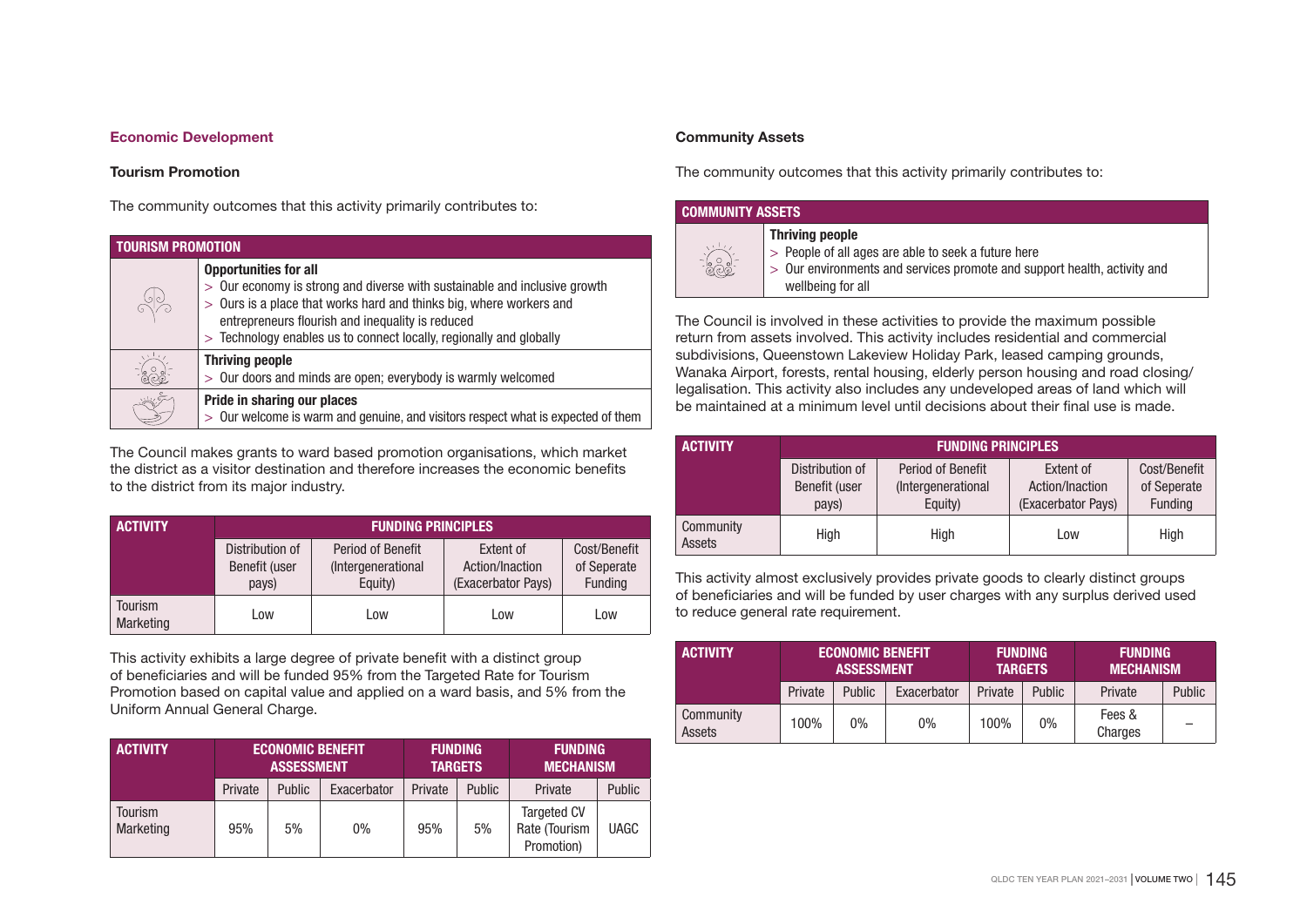#### **Community**

#### Library Services

The community outcomes that this activity primarily contributes to:

|              | <b>LIBRARY SERVICES</b>                                                                                                          |  |  |  |  |  |  |
|--------------|----------------------------------------------------------------------------------------------------------------------------------|--|--|--|--|--|--|
| $-600 - 100$ | <b>Thriving People</b><br>> Our doors and minds are open; everybody is warmly welcomed                                           |  |  |  |  |  |  |
|              | <b>Breathtaking creativity</b><br>> Free-thinking innovation and locally distinct arts make our place a byword for<br>brilliance |  |  |  |  |  |  |
|              | <b>Embracing the Maori world</b><br>Our diverse, multicultural past and present strengthens our district's future                |  |  |  |  |  |  |

The purpose of this activity is to help meet the information, cultural, educational and recreational needs of its users in a timely, convenient and cost effective manner. This is achieved through the joint management of libraries with the Central Otago District. There are seven libraries within the district; at Queenstown, Frankton, Arrowtown, Wanaka, Hawea, Kingston and Glenorchy. The services include book and magazine loans, a reference and information service, compact disc and video rentals and research. Other specialist services provided include a local history collection and special needs services including large print and talking books and foreign language text. The libraries also hold community information and contact names and addresses.

| <b>ACTIVITY</b>         | <b>FUNDING PRINCIPLES</b> |                    |                    |              |  |  |  |
|-------------------------|---------------------------|--------------------|--------------------|--------------|--|--|--|
|                         | Distribution of           | Period of Benefit  | Extent of          | Cost/Benefit |  |  |  |
|                         | Benefit (user             | (Intergenerational | Action/Inaction    | of Seperate  |  |  |  |
|                         | pays)                     | Equity)            | (Exacerbator Pays) | Funding      |  |  |  |
| <b>Library Services</b> | Med                       | ∟0W                | Low                | Low          |  |  |  |

This activity provides a relatively high degree of private good but there is also a significant element of public good. The Council wishes to encourage the use of library facilities and will therefore limit the user charge element to the minimum. The activity will therefore be funded 98% from the district-wide targeted fixed Sports, Halls and Libraries Charge and 2% from user charges for some specialised or high demand services. The Sports, Halls and Libraries Charge will be targeted at properties with a residential component and not at businesses.

| <b>ACTIVITY</b>         | <b>ECONOMIC BENEFIT</b><br><b>ASSESSMENT</b> |               |             | <b>FUNDING</b><br><b>TARGETS</b> |               | <b>FUNDING</b><br><b>MECHANISM</b> |                                                 |
|-------------------------|----------------------------------------------|---------------|-------------|----------------------------------|---------------|------------------------------------|-------------------------------------------------|
|                         | Private                                      | <b>Public</b> | Exacerbator | Private                          | <b>Public</b> | Private                            | <b>Public</b>                                   |
| <b>Library Services</b> | 65%                                          | 35%           | 0%          | 2%                               | 98%           | Fees.<br>Charges<br>& Fines        | Fixed Sports,<br>Halls &<br>Libraries<br>Charge |

#### Community Development

The community outcomes that this activity primarily contributes to:

| <b>COMMUNITY DEVELOPMENT</b> |                                                                                                                                                       |  |  |  |  |  |
|------------------------------|-------------------------------------------------------------------------------------------------------------------------------------------------------|--|--|--|--|--|
|                              | <b>Breathtaking creativity</b><br>Our economy supports arts, culture and heritage industries                                                          |  |  |  |  |  |
|                              | <b>Thriving people</b><br>> People of all ages are able to seek a future here                                                                         |  |  |  |  |  |
| $\frac{1}{2}$                | <b>Opportunities for all</b><br>Ours is a place that works hard and thinks big, where workers and<br>entrepreneurs flourish and inequality is reduced |  |  |  |  |  |
|                              | Pride in sharing our places<br>Our lives are enhanced by measuring wealth in wellbeing as well as dollars<br>$\geq$                                   |  |  |  |  |  |

The purpose of this activity is to promote economic development in the district by supporting a diverse and sustainable economy. This activity also helps keep residents informed of the recreational, social and cultural opportunities in the area and to assist groups in maximising the benefits they provide to the community. Assistance will also be provided to those seeking financial support from organisations other than the Council. This activity promotes a balanced portfolio of sporting, arts and cultural events that meet community objectives for the district. The Council is also directly involved in events including programmes at New Year and the annual Christmas Show.

| <b>ACTIVITY</b>          | <b>FUNDING PRINCIPLES</b>                 |                                                    |                                                    |                                        |  |  |  |
|--------------------------|-------------------------------------------|----------------------------------------------------|----------------------------------------------------|----------------------------------------|--|--|--|
|                          | Distribution of<br>Benefit (user<br>pays) | Period of Benefit<br>(Intergenerational<br>Equity) | Extent of<br>Action/Inaction<br>(Exacerbator Pays) | Cost/Benefit<br>of Seperate<br>Funding |  |  |  |
| Community<br>Development | Low                                       | Low                                                | Low                                                | Low                                    |  |  |  |

This activity is largely public good with for the recreational and cultural activities and will therefore be funded 94% from the district-wide targeted capital value based Recreation and Recreation and Events Charge with the remainder provided by cost recoveries.

| <b>ACTIVITY</b>          | <b>ECONOMIC BENEFIT</b><br><b>ASSESSMENT</b> |        |             | <b>FUNDING</b><br><b>TARGETS</b> |        | <b>FUNDING</b><br><b>MECHANISM</b> |                                             |
|--------------------------|----------------------------------------------|--------|-------------|----------------------------------|--------|------------------------------------|---------------------------------------------|
|                          | Private                                      | Public | Exacerbator | Private                          | Public | Private                            | Public                                      |
| Community<br>Development | 0%                                           | 100%   | $0\%$       | 6%                               | 94%    | Fees &<br>Charges                  | Rec & Events<br>Rate (50%)/<br>Rec & Events |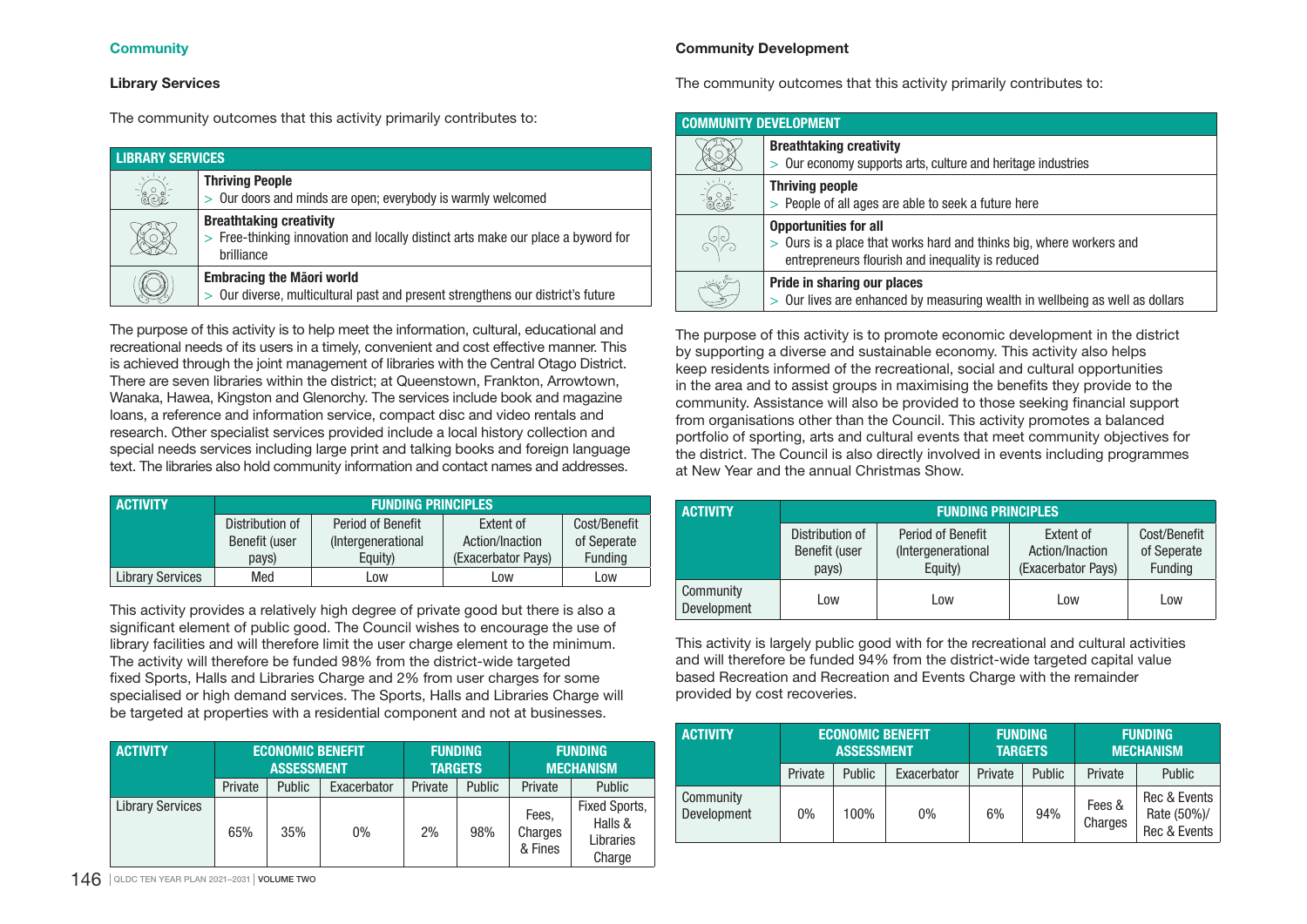#### Community Grants

The community outcomes that this activity primarily contributes to:

| <b>COMMUNITY GRANTS</b> |                                                                                                                                                                                                                                                                                                                               |
|-------------------------|-------------------------------------------------------------------------------------------------------------------------------------------------------------------------------------------------------------------------------------------------------------------------------------------------------------------------------|
|                         | <b>Breathtaking creativity</b><br>> Artists and art lovers unite in both dedicated spaces and beyond the boundaries of<br>venues and facilities<br>> Our economy supports arts, culture and heritage industries<br>> Our breath-taking landscapes and diverse people attract strong talent and create<br>space for reflection |

The purpose of this activity is the provision of grants to assist community groups to provide a range of activities and services in the district. These include the Lakes District Museum; Aspiring Arts Trust; Sports Central; the Wakatipu Trails Trust and various community associations.

| <b>ACTIVITY</b>     | <b>FUNDING PRINCIPLES</b>                 |                                                           |                                                    |                                        |  |  |
|---------------------|-------------------------------------------|-----------------------------------------------------------|----------------------------------------------------|----------------------------------------|--|--|
|                     | Distribution of<br>Benefit (user<br>pays) | <b>Period of Benefit</b><br>(Intergenerational<br>Equity) | Extent of<br>Action/Inaction<br>(Exacerbator Pays) | Cost/Benefit<br>of Seperate<br>Funding |  |  |
| Community<br>Grants | Low                                       | Low                                                       | Low                                                | Low                                    |  |  |

This activity is largely public good with no scope for user charges and will therefore be 74% funded from the Uniform Annual General Charge and 14% funded from the district-wide targeted capital value based Recreation and Events Rate and Recreation and Events Charge for the grants made to organisations for recreational purposes. This analysis relates to the cost of the activity after allowing for the receipt of grants by the Council in its role as agent.

| <b>ACTIVITY</b>     | <b>ECONOMIC BENEFIT</b><br><b>ASSESSMENT</b> |               | <b>FUNDING</b><br><b>TARGETS</b> |         | <b>FUNDING</b><br><b>MECHANISM</b> |                 |                                                                       |
|---------------------|----------------------------------------------|---------------|----------------------------------|---------|------------------------------------|-----------------|-----------------------------------------------------------------------|
|                     | Private                                      | <b>Public</b> | Exacerbator                      | Private | Public                             | Private         | Public                                                                |
| Community<br>Grants | 0%                                           | 100%          | $0\%$                            | 12%     | 88%                                | Crown<br>Grants | Rec & Events<br>Rate (7%)/<br>Rec & Events<br>Chg (7%)/<br>UAGC (74%) |

#### Public Toilets

The community outcomes that this activity primarily contributes to:

| <b>PUBLIC TOILETS</b> |                                                                                                                                                                                                                           |
|-----------------------|---------------------------------------------------------------------------------------------------------------------------------------------------------------------------------------------------------------------------|
|                       | <b>Disaster-defying resilience</b><br>> Our infrastructure is as resilient as our people                                                                                                                                  |
| $-60$                 | <b>Thriving people</b><br>> Our environments and services promote and support health, activuty and<br>wellbeing for all<br>> Ours is the most accessible, barrier-free district in Aotearoa New Zealand for all<br>people |

The purpose of this activity is to provide a range of public toilets throughout the district to meet the needs of locals and visitors. The principal objective is to protect the public environment through the provision of clean, accessible and conveniently located public toilets.

| <b>ACTIVITY</b>       | <b>FUNDING PRINCIPLES</b>                 |                                                    |                                                    |                                        |  |  |  |
|-----------------------|-------------------------------------------|----------------------------------------------------|----------------------------------------------------|----------------------------------------|--|--|--|
|                       | Distribution of<br>Benefit (user<br>pays) | Period of Benefit<br>(Intergenerational<br>Equity) | Extent of<br>Action/Inaction<br>(Exacerbator Pays) | Cost/Benefit<br>of Seperate<br>Funding |  |  |  |
| <b>Public Toilets</b> | Med                                       | Med                                                | Low                                                | Low                                    |  |  |  |

This activity provides a relatively high degree of private good but there is also a significant element of public good. Council recognises that these facilities are used to a large degree by visitors to the district and has considered the option of user charges but has rejected this on the basis of efficiency. The activity will therefore be funded 100% from the district-wide targeted capital value based Recreation and Events Rate and the Recreation and Events Charge.

| <b>ACTIVITY</b>       | <b>ECONOMIC BENEFIT</b><br><b>ASSESSMENT</b> |               |             | <b>FUNDING</b><br><b>TARGETS</b> |        | <b>FUNDING</b><br><b>MECHANISM</b> |                                                          |
|-----------------------|----------------------------------------------|---------------|-------------|----------------------------------|--------|------------------------------------|----------------------------------------------------------|
|                       | Private                                      | <b>Public</b> | Exacerbator | Private                          | Public | Private                            | <b>Public</b>                                            |
| <b>Public Toilets</b> | 80%                                          | 20%           | 0%          | 0%                               | 100%   |                                    | Rec & Events<br>Rate (50%)/<br>Rec & Events<br>Chg (50%) |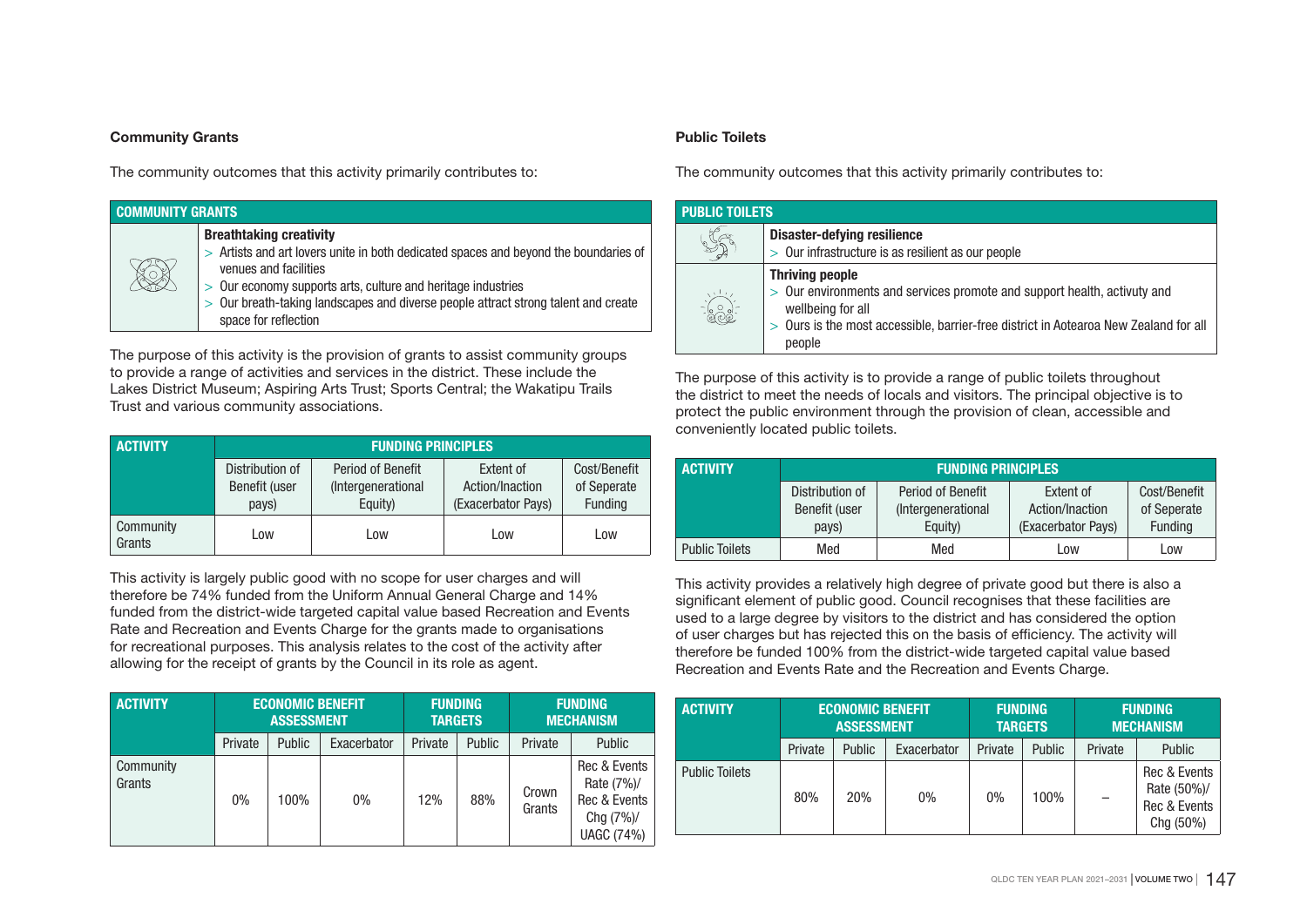#### **Cemeteries**

The community outcomes that this activity primarily contributes to:

| <b>CEMETERIES</b> |                                                                                                                               |
|-------------------|-------------------------------------------------------------------------------------------------------------------------------|
| -60)-<br>Cod      | <b>Thriving People</b><br>$\geq 0$ ur environments and services promote and support health, activity and wellbeing<br>for all |
|                   |                                                                                                                               |

The purpose of this activity is to provide for cemeteries throughout the district. Services provided by the Council include areas for the burial of human remains, internment of human ashes, the maintenance of burial records and the maintenance of grounds.

| <b>ACTIVITY</b>   | <b>FUNDING PRINCIPLES</b>        |                                         |                              |                             |  |  |
|-------------------|----------------------------------|-----------------------------------------|------------------------------|-----------------------------|--|--|
|                   | Distribution of<br>Benefit (user | Period of Benefit<br>(Intergenerational | Extent of<br>Action/Inaction | Cost/Benefit<br>of Seperate |  |  |
|                   | pays)                            | Equity)                                 | (Exacerbator Pays)           | Funding                     |  |  |
| <b>Cemeteries</b> | High                             | Med                                     | Low                          | Med                         |  |  |

This activity provides a relatively high degree of private good but there is also a significant element of public good. This activity will therefore be funded 60% from user charges in the form of plot sales and burial fees with the balance of 40% coming from the Uniform Annual General Charge

| <b>ACTIVITY</b> | <b>ECONOMIC BENEFIT</b><br><b>ASSESSMENT</b> |        |             | <b>FUNDING</b> | <b>TARGETS</b> |                   | <b>FUNDING</b><br><b>MECHANISM</b> |
|-----------------|----------------------------------------------|--------|-------------|----------------|----------------|-------------------|------------------------------------|
|                 | Private                                      | Public | Exacerbator | Private        | Public         | Private           | Public                             |
| Cemeteries      | 60%                                          | 40%    | $0\%$       | 60%            | 40%            | Fees &<br>Charges | <b>UAGC</b>                        |

#### Community Facilities

The community outcomes that this activity primarily contributes to:

| <b>COMMUNITY FACILITIES</b> |                                                                                                                                                                                                                     |
|-----------------------------|---------------------------------------------------------------------------------------------------------------------------------------------------------------------------------------------------------------------|
|                             | <b>Breathtaking creativity</b><br>> Our breath-taking landscapes and diverse people attract strong talent and create space<br>for reflection                                                                        |
| $-600 - 100$                | <b>Thriving People</b><br>> Our environments and services promote and support health, activity and wellbeing for all<br>> Ours is the most accessible, barrier-free district in Aotearoa New Zealand for all people |

The purpose of this activity is to help provide community halls, community swimming pools and other multi-use indoor facilities for the district. This includes the facilities at the Queenstown Events Centre; Wanaka Recreation Centre; Lake Wanaka Centre; Memorial Hall; Lake Hayes Pavilion; Arrowtown Hall; Arrowtown Pool and Wanaka Community Pool. The Queenstown and Wanaka Aquatic Centres are included in a separate activity – Aquatics (see below).

| <b>ACTIVITY</b>                | <b>FUNDING PRINCIPLES</b>                 |                                                    |                                                    |                                        |  |
|--------------------------------|-------------------------------------------|----------------------------------------------------|----------------------------------------------------|----------------------------------------|--|
|                                | Distribution of<br>Benefit (user<br>pays) | Period of Benefit<br>(Intergenerational<br>Equity) | Extent of<br>Action/Inaction<br>(Exacerbator Pays) | Cost/Benefit<br>of Seperate<br>Funding |  |
| Community<br><b>Facilities</b> | High                                      | Med                                                | Low                                                | Med                                    |  |

This activity provides a relatively high degree of private good but there is also a significant element of public good. Council wishes to encourage the use of community facilities and will therefore limit the user charge element to 40%. The Council has also determined that it will not seek to fund the depreciation expense associated with these assets. The activity will therefore be funded 60% from the district-wide targeted fixed Sports, Halls and Libraries Charge and 40% from user charges. The Sports, Halls and Libraries Charge will be targeted at properties with a residential component and not at businesses.

| <b>ACTIVITY</b>                | <b>ECONOMIC BENEFIT</b><br><b>ASSESSMENT</b> |               |             | <b>FUNDING</b><br><b>TARGETS</b> |        | <b>FUNDING</b><br><b>MECHANISM</b> |                                                 |
|--------------------------------|----------------------------------------------|---------------|-------------|----------------------------------|--------|------------------------------------|-------------------------------------------------|
|                                | Private                                      | <b>Public</b> | Exacerbator | Private                          | Public | Private                            | Public                                          |
| Community<br><b>Facilities</b> | 70%                                          | 30%           | 0%          | 40%                              | 60%    | Fees &<br>Charges                  | Fixed Sports,<br>Halls &<br>Libraries<br>Charge |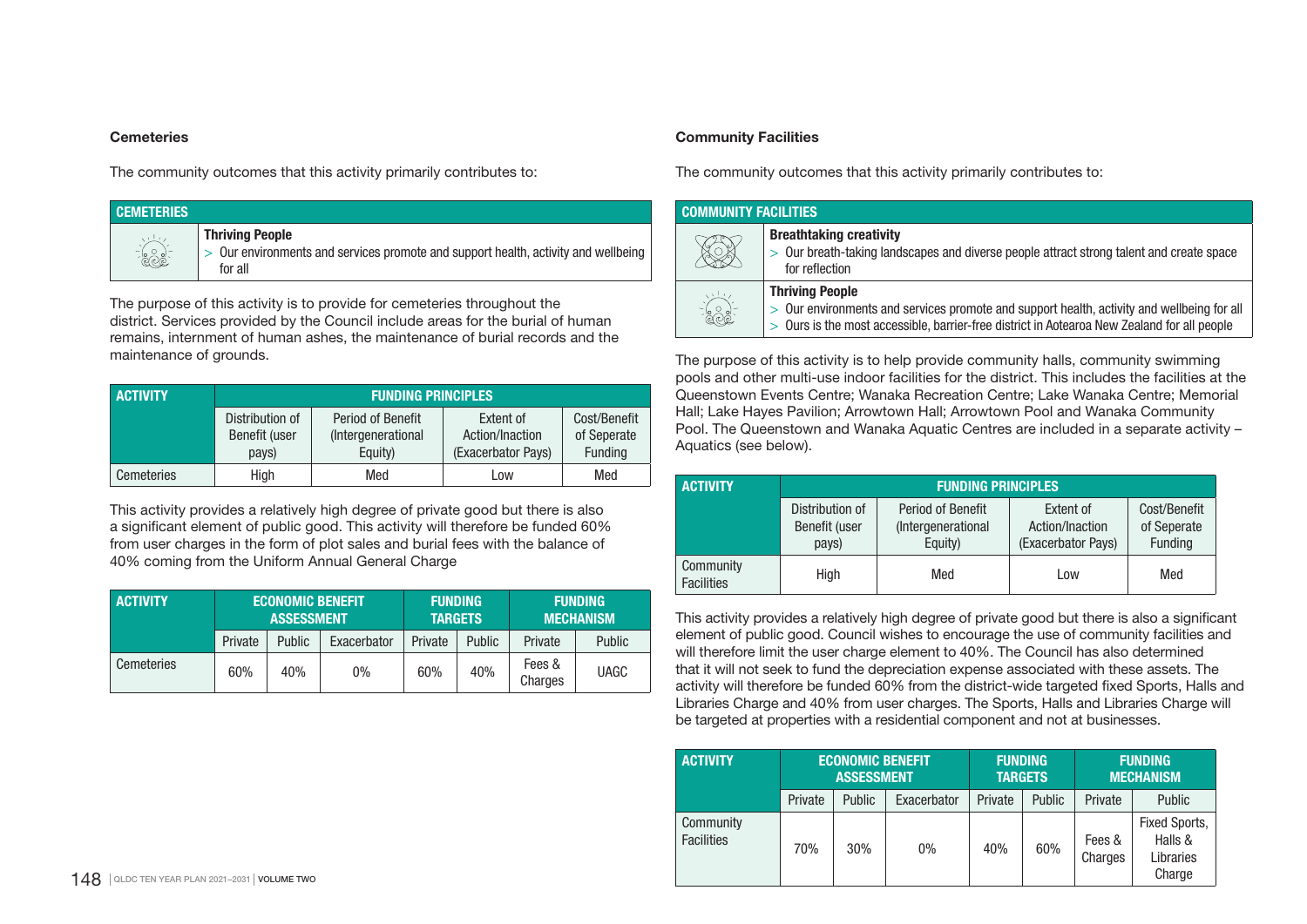#### Aquatics

The community outcomes that this activity primarily contributes to:

| <b>Thriving People</b><br>for all                                                              | <b>AQUATICS</b> |                                                                                    |
|------------------------------------------------------------------------------------------------|-----------------|------------------------------------------------------------------------------------|
| > Ours is the most accessible, barrier-free district in Aotearoa New Zealand for all<br>people |                 | > Our environments and services promote and support health, activity and wellbeing |

The purpose of this activity is to help provide indoor aquatic facilities for the district. This includes the Queenstown Aquatic Centre (Alpine Aqualand) and the new Wanaka Aquatic Centre.

| <b>ACTIVITY</b> | <b>FUNDING PRINCIPLES</b>        |                                         |                              |                             |  |  |
|-----------------|----------------------------------|-----------------------------------------|------------------------------|-----------------------------|--|--|
|                 | Distribution of<br>Benefit (user | Period of Benefit<br>(Intergenerational | Extent of<br>Action/Inaction | Cost/Benefit<br>of Seperate |  |  |
|                 | pays)                            | Equity)                                 | (Exacerbator Pays)           | Funding                     |  |  |
| Aquatics        | High                             | Med                                     | Low                          | Med                         |  |  |

This activity provides a relatively high degree of private good but there is also a significant element of public good. The Council wishes to encourage the use of aquatic facilities and will therefore limit the user charge element to 45%; this is lower than the original feasibility report which indicated that 60% of operational costs should be recovered from users directly. The Council has also determined that it will not seek to fund the depreciation expense associated with these assets.

This activity will therefore be funded 55% from the ward based Aquatic Centre Charges only and 45% from user charges. The Aquatic Centre Charge will be targeted at properties with a residential component and not at businesses.

| <b>ACTIVITY</b> | <b>ECONOMIC BENEFIT</b><br><b>ASSESSMENT</b> |        |             | <b>FUNDING</b><br><b>TARGETS</b> |        | <b>FUNDING</b><br><b>MECHANISM</b> |                                          |
|-----------------|----------------------------------------------|--------|-------------|----------------------------------|--------|------------------------------------|------------------------------------------|
|                 | Private                                      | Public | Exacerbator | Private                          | Public | Private                            | Public                                   |
| Aquatics        | 70%                                          | 30%    | $0\%$       | 45%                              | 55%    | Fees &<br>Charges                  | Fixed<br>Aquatics<br>Charge<br>$(100\%)$ |

#### Waterways Facilities

The community outcomes that this activity primarily contributes to:

#### WATERWAYS FACILITIES Thriving People



> Our environments and services promote and support health, activity and wellbeing for all

The purpose of this activity is to help provide affordable and accessible water based recreation facilities throughout the district that may also be used by commercial operators. This activity includes the maintenance and development of the Council owned waterways facilities including ramps, jetties and marinas. This does not include facilities which are attached to Council land but owned by other organisations i.e. yacht clubs, individuals or companies, nor does it include facilities that are leased out such as the Queenstown Main Town Pier.

| <b>ACTIVITY</b>                | <b>FUNDING PRINCIPLES</b>                 |                                                    |                                                    |                                        |  |
|--------------------------------|-------------------------------------------|----------------------------------------------------|----------------------------------------------------|----------------------------------------|--|
|                                | Distribution of<br>Benefit (user<br>pays) | Period of Benefit<br>(Intergenerational<br>Equity) | Extent of<br>Action/Inaction<br>(Exacerbator Pays) | Cost/Benefit<br>of Seperate<br>Funding |  |
| Waterways<br><b>Facilities</b> | High                                      | Med                                                | Low                                                | Med                                    |  |

It is recognised that there are real difficulties in terms of designing an effective and efficient regime for the collection of boating user fees and that we must rely on our local bylaw for fees. Accordingly, this activity will be funded 10% from user charges with the balance of 90% coming from the revenue generated from waterways based concessions.

| <b>ACTIVITY</b>                | <b>ECONOMIC BENEFIT</b><br><b>ASSESSMENT</b> |        | <b>FUNDING</b><br><b>TARGETS</b> |         | <b>FUNDING</b><br><b>MECHANISM</b> |                   |                         |
|--------------------------------|----------------------------------------------|--------|----------------------------------|---------|------------------------------------|-------------------|-------------------------|
|                                | Private                                      | Public | Exacerbator                      | Private | Public                             | Private           | Public                  |
| Waterways<br><b>Facilities</b> | 90%                                          | 10%    | 0%                               | 10%     | 90%                                | Fees &<br>Charges | Waterways<br>Concession |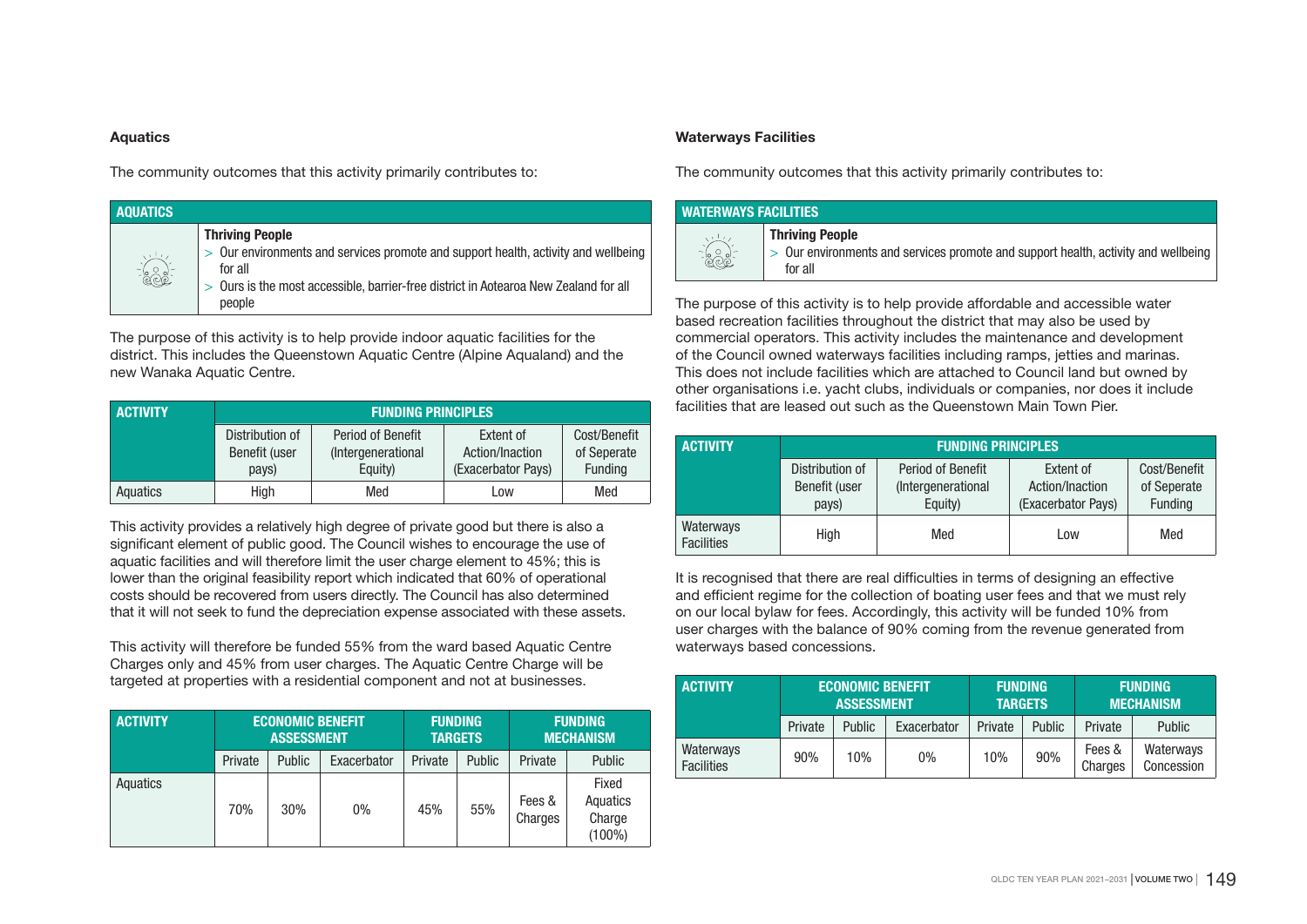#### Parks & Recreation Facilities

The community outcomes that this activity primarily contributes to:

| <b>PARKS &amp; RECREATION FACILITIES</b> |                                                                                                                                                                                                                 |  |  |  |  |  |
|------------------------------------------|-----------------------------------------------------------------------------------------------------------------------------------------------------------------------------------------------------------------|--|--|--|--|--|
|                                          | <b>Thriving people</b><br>Our environments and services promote and support health, activuty and wellbeing for all<br>Ours is the most accessible, barrier-free district in Aotearoa New Zealand for all people |  |  |  |  |  |
| $\bigotimes$                             | <b>Breathtaking creativity</b><br>Artists and art lovers unite in both dedicated spaces and beyond the boundaries of venues and facilities                                                                      |  |  |  |  |  |
| šiloj<br>Santo                           | <b>Deafening dawn chorus</b><br>We are all kaitiaki of our protected and restored incredible environment, flora and fauna                                                                                       |  |  |  |  |  |

The purpose of the activity is to help provide affordable and accessible recreation facilities throughout the district. This includes the maintenance and development of primarily outdoor recreation facilities that are owned by the Council. This activity includes most items that are traditionally called parks and reserves and covers the maintenance and development of outdoor passive recreation areas, as well as sports fields, playgrounds and the trail network.

This activity does not include facilities which are on Council land, but are owned by other organisations i.e. some bowling, tennis and golf clubs. Multi-use indoor facilities are covered in the Community Facilities activity.

| <b>ACTIVITY</b>                         | <b>FUNDING PRINCIPLES</b>              |                                                 |                                                 |                                            |  |  |
|-----------------------------------------|----------------------------------------|-------------------------------------------------|-------------------------------------------------|--------------------------------------------|--|--|
|                                         | Distribution of Benefit (user<br>pays) | Period of Benefit<br>(Intergenerational Equity) | Extent of Action/Inaction<br>(Exacerbator Pays) | Cost/Benefit of Seperate<br><b>Funding</b> |  |  |
| Parks & Recreation<br><b>Facilities</b> | _0W                                    | Med                                             | Low                                             | Low                                        |  |  |

The analysis delivers a funding target of 2% for user fees with the balance of 18% (for the private funding target) being met from commercial lease income derived from reserves. This leaves 80% recovered from the district-wide targeted fixed Sports, Halls and Libraries Charge (30%) for sports fields and 50% from the district-wide targeted capital value based Recreation and Events Rate and the Recreation and Events Charge for the balance of costs.

| <b>ACTIVITY</b>                         |         | <b>ASSESSMENT</b> | <b>LECONOMIC BENEFIT \</b> | <b>FUNDING</b><br><b>TARGETS</b> |        | <b>FUNDING</b><br><b>MECHANISM</b>          |                                                                                                    |  |
|-----------------------------------------|---------|-------------------|----------------------------|----------------------------------|--------|---------------------------------------------|----------------------------------------------------------------------------------------------------|--|
|                                         | Private | Public            | Exacerbator                | Private                          | Public | Private                                     | Public                                                                                             |  |
| Parks & Recreation<br><b>Facilities</b> | 35%     | 65%               | $0\%$                      | 20%                              | 80%    | Lease Income (18%) / Fees<br>& Charges (2%) | Fixed Sports, Halls & Libraries Charge (30%) / Rec &<br>Events Rate (25%) / Rec & Events Chg (25%) |  |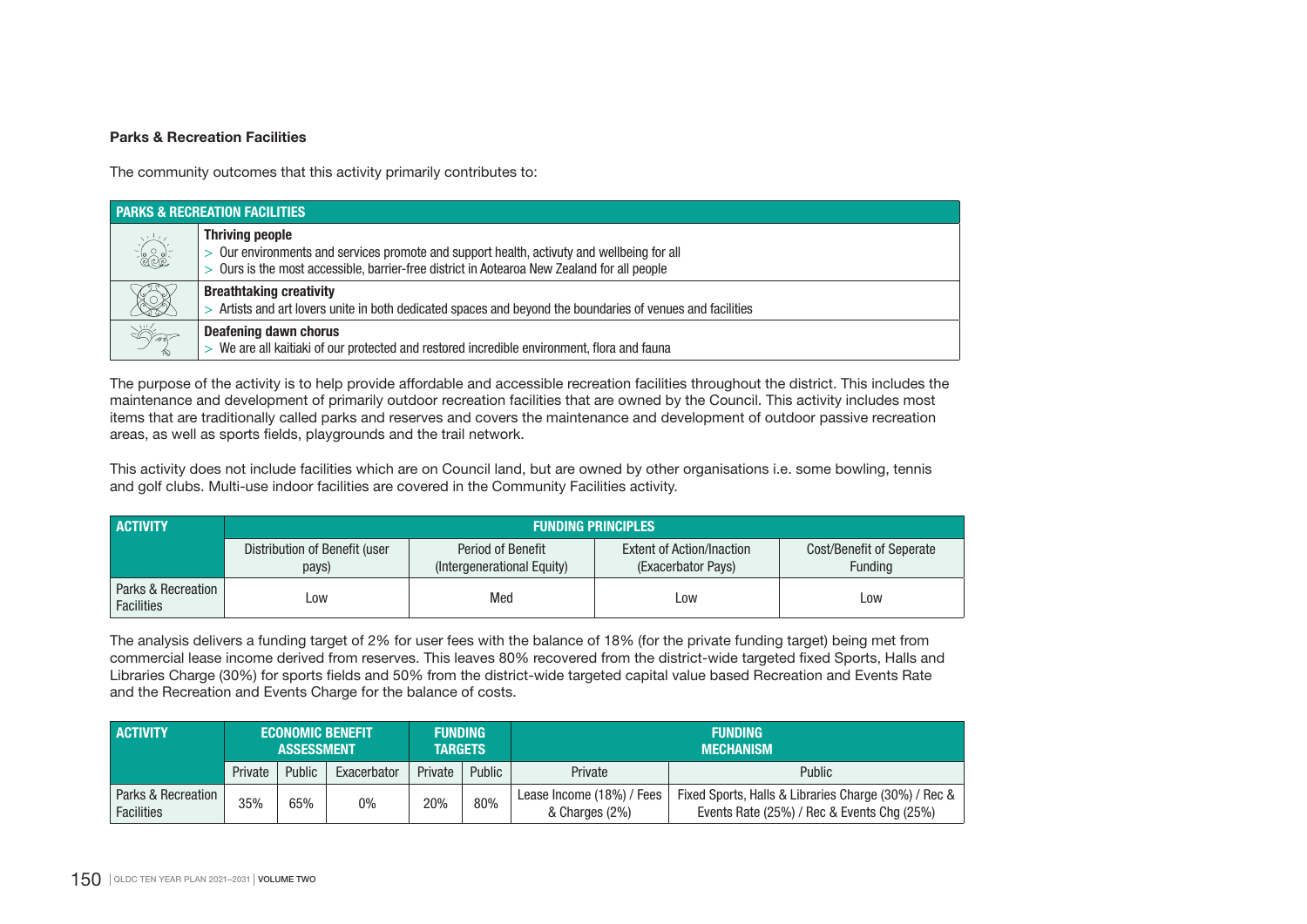#### Environmental Management

#### District Plan

The community outcomes that this activity primarily contributes to:

| <b>DISTRICT PLAN</b> |                                                                                                                              |  |  |  |  |
|----------------------|------------------------------------------------------------------------------------------------------------------------------|--|--|--|--|
|                      | <b>Deafening dawn chorus</b><br>We are all kaitiaki of our protected and restored incredible environment, flora and<br>fauna |  |  |  |  |
|                      | <b>Embracing the Maori world</b><br>We celebrate the unique history of our rohe and Aotearoa New Zealand                     |  |  |  |  |

This activity includes work on the development, adoption and refinement of the District Plan. (note that processing of resource consents is covered under Regulatory Services). The objectives of the District Plan are set out in the Resource Management Act, "the establishment, implementation and review of the objectives, policies and methods of achieving integrated management of the effects of the use, development or management of land and associated natural and physical resources of the district".

| <b>ACTIVITY</b>      |                 | <b>FUNDING PRINCIPLES</b> |                    |              |  |  |  |
|----------------------|-----------------|---------------------------|--------------------|--------------|--|--|--|
|                      | Distribution of | Period of Benefit         | Extent of          | Cost/Benefit |  |  |  |
|                      | Benefit (user   | (Intergenerational        | Action/Inaction    | of Seperate  |  |  |  |
|                      | pays)           | Equity)                   | (Exacerbator Pays) | Funding      |  |  |  |
| <b>District Plan</b> | Low             | High                      | Med                | Low          |  |  |  |

This activity is largely public good with some scope for user charges (private plan changes and district plan sales). The balance of the cost of this activity will be funded from the proposed district-wide targeted capital value based Regulatory Rate and the Governance and Regulatory Charge.

| <b>ACTIVITY</b>      | <b>ECONOMIC BENEFIT</b><br><b>ASSESSMENT</b> |        |             |         | <b>FUNDING</b><br><b>TARGETS</b> | <b>FUNDING</b><br><b>MECHANISM</b> |                                    |
|----------------------|----------------------------------------------|--------|-------------|---------|----------------------------------|------------------------------------|------------------------------------|
|                      | Private                                      | Public | Exacerbator | Private | Public                           | Private                            | Public                             |
| <b>District Plan</b> | 5%                                           | 95%    | 0%          | 5%      | 95%                              | Fees &<br>Charges                  | Regulatory<br>CV Rate /<br>Reg Chg |

#### Resource Consent Administration

The community outcomes that this activity primarily contributes to:

| Resource consent administration |                                                                                                                                                 |  |  |  |  |  |  |
|---------------------------------|-------------------------------------------------------------------------------------------------------------------------------------------------|--|--|--|--|--|--|
|                                 | <b>Deafening dawn chorus</b><br>> We are all kaitiaki of our protected and restored incredible environment, flora and<br>fauna                  |  |  |  |  |  |  |
|                                 | <b>Zero carbon communities</b><br>Our homes and buildings take the best ideas from the world, but use<br>sustainable, locally-sourced materials |  |  |  |  |  |  |

This activity includes all aspects of the resource consent process, including receiving and processing the applications; managing files; monitoring consents and responding to public enquiries.

| <b>ACTIVITY</b>                       | <b>FUNDING PRINCIPLES</b>                 |                                                    |                                                    |                                        |  |  |
|---------------------------------------|-------------------------------------------|----------------------------------------------------|----------------------------------------------------|----------------------------------------|--|--|
|                                       | Distribution of<br>Benefit (user<br>pays) | Period of Benefit<br>(Intergenerational<br>Equity) | Extent of<br>Action/Inaction<br>(Exacerbator Pays) | Cost/Benefit<br>of Seperate<br>Funding |  |  |
| Resource<br>Consent<br>Administration | Low                                       | High                                               | Med                                                | Low                                    |  |  |

The private benefit element of resource consent processing activities (assessed at 80%) will be funded from user charges, with the public element funded from the proposed district-wide targeted capital value based Regulatory Rate and the Governance and Regulatory Charge.

| <b>ACTIVITY</b>                       | <b>ECONOMIC BENEFIT</b><br><b>ASSESSMENT</b> |        |             |         | <b>FUNDING</b><br><b>TARGETS</b> |                   | <b>FUNDING</b><br><b>MECHANISM</b> |  |
|---------------------------------------|----------------------------------------------|--------|-------------|---------|----------------------------------|-------------------|------------------------------------|--|
|                                       | Private                                      | Public | Exacerbator | Private | Public                           | Private           | <b>Public</b>                      |  |
| Resource<br>Consent<br>Administration | 80%                                          | 20%    | 0%          | 80%     | 20%                              | Fees &<br>Charges | Regulatory<br>CV Rate /<br>Reg Chg |  |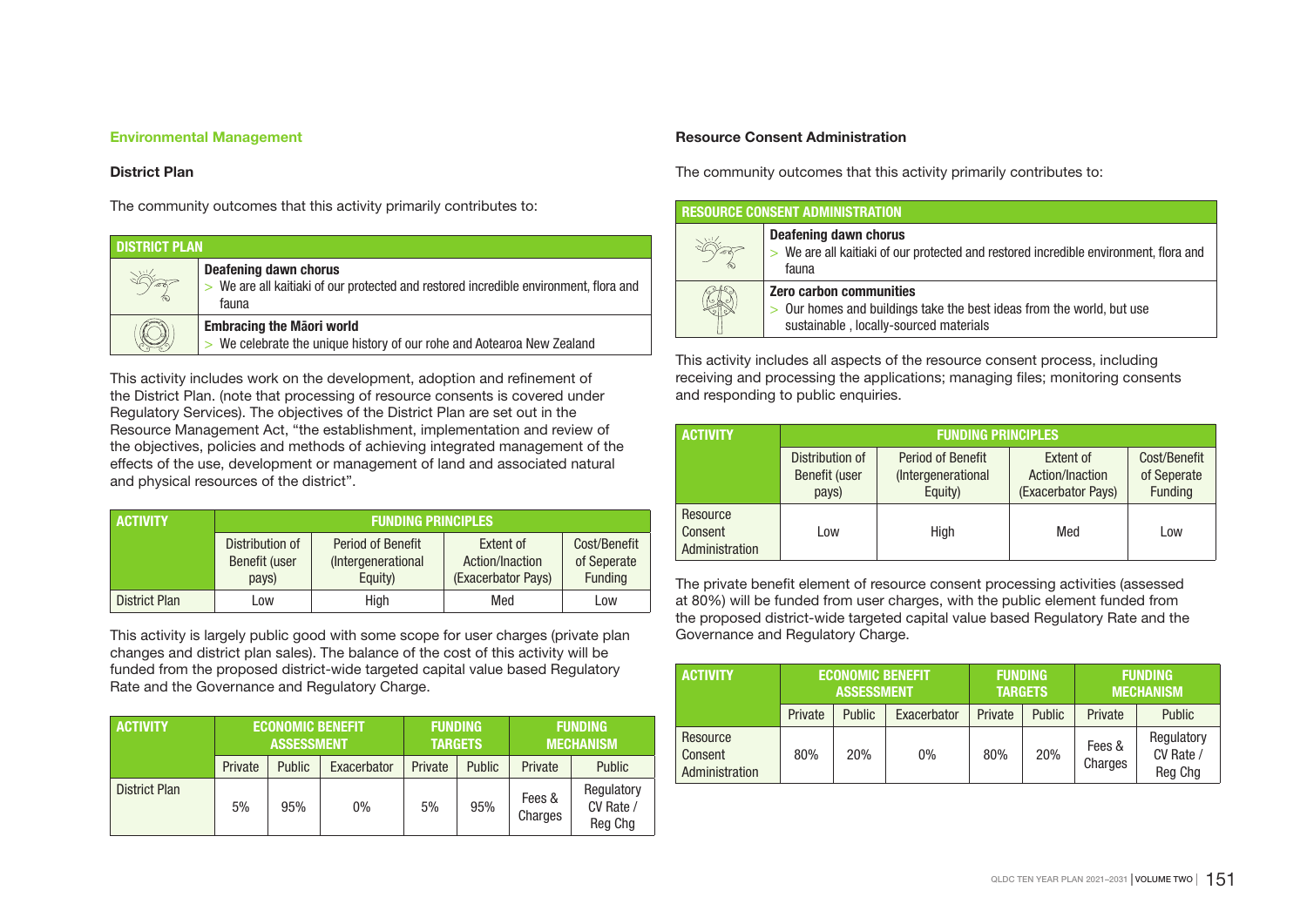#### Building Consent Administration

The community outcomes that this activity primarily contributes to:

| <b>BUILDING CONSENT ADMINISTRATION</b> |                                                                                                                                          |  |  |  |  |
|----------------------------------------|------------------------------------------------------------------------------------------------------------------------------------------|--|--|--|--|
|                                        | Zero carbon communities<br>Our homes and buildings take the best ideas from the world, but use sustainable,<br>locally-sourced materials |  |  |  |  |
| $-680 - 60$                            | <b>Thriving people</b><br>Everyone can find a healthy home in a place they choose to be                                                  |  |  |  |  |

This activity includes all aspects of the building consent process, including receiving and processing applications; managing files; inspecting building work; issuing PIMS and LIMs and responding to public enquiries.

| <b>ACTIVITY</b>                           | <b>FUNDING PRINCIPLES</b>                 |                                                           |                                                    |                                        |  |  |
|-------------------------------------------|-------------------------------------------|-----------------------------------------------------------|----------------------------------------------------|----------------------------------------|--|--|
|                                           | Distribution of<br>Benefit (user<br>pays) | <b>Period of Benefit</b><br>(Intergenerational<br>Equity) | Extent of<br>Action/Inaction<br>(Exacerbator Pays) | Cost/Benefit<br>of Seperate<br>Funding |  |  |
| <b>Building Consent</b><br>Administration | High                                      | Med                                                       | Med                                                | High                                   |  |  |

The private benefit element of building consent processing activities (assessed at 80%) will be funded from user charges, with the public element funded from the proposed district-wide targeted capital value based Regulatory Rate and the Governance and Regulatory Charge. The exacerbator factor reflects the time and cost incurred in managing weather-tightness claims.

| <b>ACTIVITY</b>                           | <b>ECONOMIC BENEFIT</b><br><b>ASSESSMENT</b> |        |             | <b>FUNDING</b><br><b>TARGETS</b> |        | <b>FUNDING</b><br><b>MECHANISM</b>         |                                    |
|-------------------------------------------|----------------------------------------------|--------|-------------|----------------------------------|--------|--------------------------------------------|------------------------------------|
|                                           | Private                                      | Public | Exacerbator | Private                          | Public | Private                                    | <b>Public</b>                      |
| <b>Building Consent</b><br>Administration | 80%                                          | 5%     | 15%         | 80%                              | 20%    | Application<br>Fees &<br>Hourly<br>Charges | Regulatory<br>CV Rate /<br>Reg Chg |

#### Bylaw and General Enforcement

The community outcomes that this activity primarily contributes to:

|    | <b>BYLAW AND GENERAL ENFORCEMENT</b>                                                                                    |  |  |  |  |  |
|----|-------------------------------------------------------------------------------------------------------------------------|--|--|--|--|--|
|    | <b>Thriving people</b><br>> Our environments and services promote and support health, activity and wellbeing<br>for all |  |  |  |  |  |
| Š, | <b>Deafening dawn chorus</b><br>$>$ We set the standard for combating biodiversity loss                                 |  |  |  |  |  |

This activity includes the management and enforcement of the Council bylaws, managing files, issuing permits and responding to public enquiries.

| <b>ACTIVITY</b>                     | <b>FUNDING PRINCIPLES</b>                 |                                                    |                                                    |                                        |  |
|-------------------------------------|-------------------------------------------|----------------------------------------------------|----------------------------------------------------|----------------------------------------|--|
|                                     | Distribution of<br>Benefit (user<br>pays) | Period of Benefit<br>(Intergenerational<br>Equity) | Extent of<br>Action/Inaction<br>(Exacerbator Pays) | Cost/Benefit<br>of Seperate<br>Funding |  |
| Bylaw and<br>General<br>Enforcement | High                                      | Low                                                | High                                               | Med                                    |  |

This activity provides some degree of private good but there is also a significant element of public good and exacerbator factor. The private benefit element of bylaw and enforcement activities (assessed at 40%) will be funded from user charges with the public element funded from the proposed district-wide targeted capital value based Regulatory Rate and the Governance and Regulatory Charge.

| <b>ACTIVITY</b>                     | <b>ECONOMIC BENEFIT</b><br><b>ASSESSMENT</b> |               |             | <b>FUNDING</b><br><b>TARGETS</b> |        | <b>FUNDING</b><br><b>MECHANISM</b>   |                                           |
|-------------------------------------|----------------------------------------------|---------------|-------------|----------------------------------|--------|--------------------------------------|-------------------------------------------|
|                                     | Private                                      | <b>Public</b> | Exacerbator | Private                          | Public | Private                              | <b>Public</b>                             |
| Bylaw and<br>General<br>Enforcement | 25%                                          | 50%           | 25%         | 40%                              | 60%    | Permit Fees<br>and Hourly<br>Charges | Reg Rate<br>$(80\%)/$<br>Reg Chg<br>(20%) |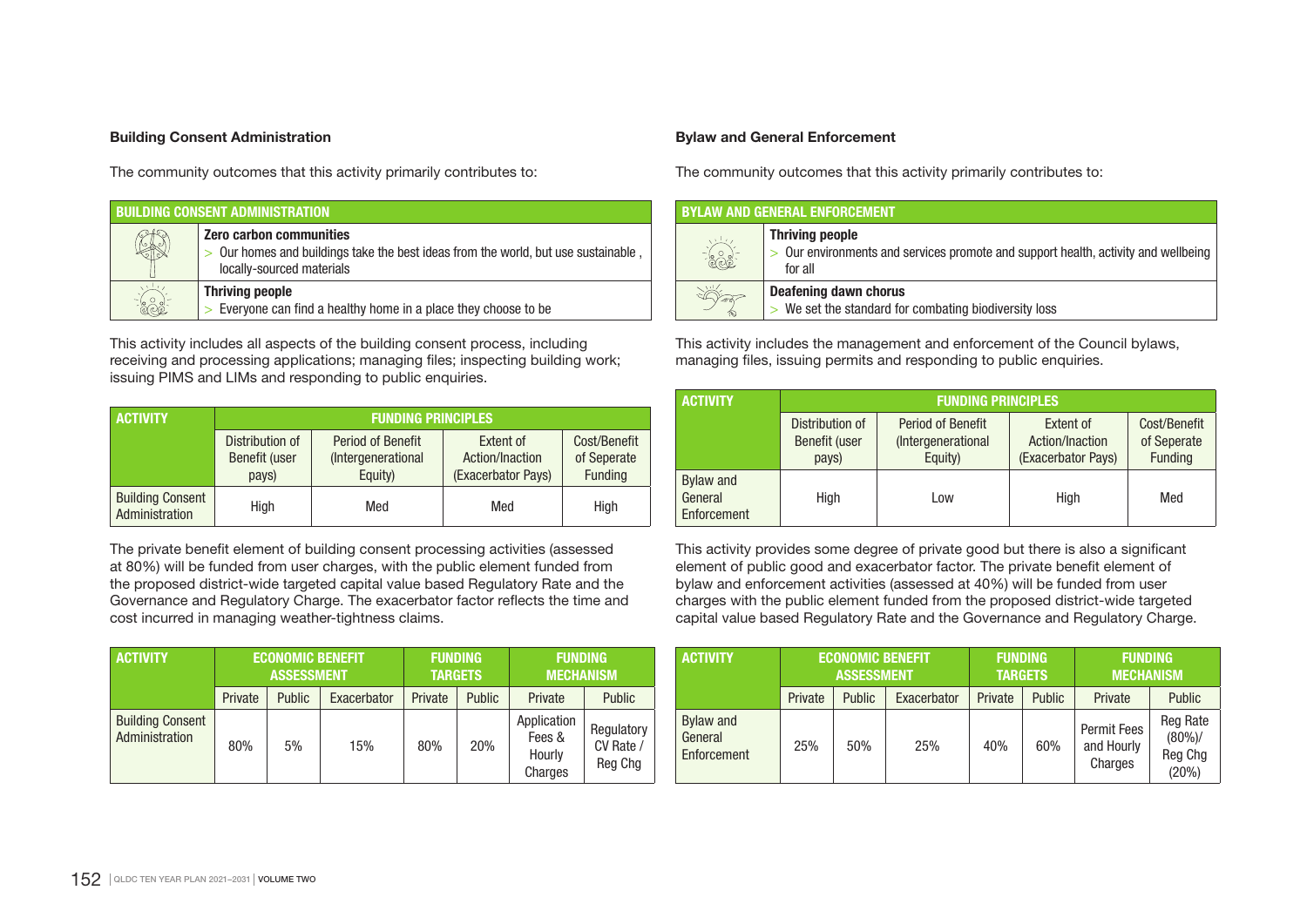#### Parking Administration

The community outcomes that this activity primarily contributes to:

| I PARKING ADMINISTRATION |                                                                                                                         |
|--------------------------|-------------------------------------------------------------------------------------------------------------------------|
|                          | <b>Thriving people</b><br>> Our environments and services promote and support health, activity and wellbeing<br>for all |

This activity includes the patrolling of all designated, time restricted and metered areas in Queenstown, Wanaka and Arrowtown and other general patrolling; managing files; issuing and processing of parking infringement notices and responding to public enquiries.

| <b>ACTIVITY</b>           | <b>FUNDING PRINCIPLES</b>                 |                                                    |                                                    |                                        |
|---------------------------|-------------------------------------------|----------------------------------------------------|----------------------------------------------------|----------------------------------------|
|                           | Distribution of<br>Benefit (user<br>pays) | Period of Benefit<br>(Intergenerational<br>Equity) | Extent of<br>Action/Inaction<br>(Exacerbator Pays) | Cost/Benefit<br>of Seperate<br>Funding |
| Parking<br>Administration | Med                                       | Low                                                | High                                               | Med                                    |

The private benefit element of parking administration activities (assessed at 100%) will be funded from infringement fees and user charges.

| <b>ACTIVITY</b>           | <b>ECONOMIC BENEFIT</b><br><b>ASSESSMENT</b> |        |             | <b>FUNDING</b><br><b>TARGETS</b> |               | <b>FUNDING</b><br><b>MECHANISM</b>             |               |
|---------------------------|----------------------------------------------|--------|-------------|----------------------------------|---------------|------------------------------------------------|---------------|
|                           | Private                                      | Public | Exacerbator | Private                          | <b>Public</b> | Private                                        | <b>Public</b> |
| Parking<br>Administration | 15%                                          | 15%    | 70%         | 100%                             | $0\%$         | Infringement<br>Fines and<br>Rental<br>Charges | N/A           |

#### Environmental Health

The community outcomes that this activity primarily contributes to:

| <b>ENVIRONMENTAL HEALTH</b> |                                                                                                                              |
|-----------------------------|------------------------------------------------------------------------------------------------------------------------------|
| $\frac{1}{2}$               | <b>Thriving people</b><br>$\geq$ 0ur environments and services promote and support health, activity and wellbeing<br>for all |

This activity includes the inspection and licensing of premises involved in the manufacture/preparation/sale of food, hair dressers, mortuaries, camping grounds, winemakers etc.; managing files; investigation and enforcement of public health issues and responding to public enquiries.

| <b>ACTIVITY</b>         | <b>FUNDING PRINCIPLES</b>                 |                                                    |                                                    |                                        |  |
|-------------------------|-------------------------------------------|----------------------------------------------------|----------------------------------------------------|----------------------------------------|--|
|                         | Distribution of<br>Benefit (user<br>pays) | Period of Benefit<br>(Intergenerational<br>Equity) | Extent of<br>Action/Inaction<br>(Exacerbator Pays) | Cost/Benefit<br>of Seperate<br>Funding |  |
| Environmental<br>Health | High                                      | Low                                                | Med                                                | High                                   |  |

This activity provides some degree of private good but there is also a significant element of public good. Environmental health will therefore be funded 70% from user charges and 30% from the district-wide targeted capital value based Regulatory Rate and the Governance and Regulatory Charge.

| <b>ACTIVITY</b>         | <b>ECONOMIC BENEFIT</b><br><b>ASSESSMENT</b> |        |             |         | <b>FUNDING</b><br><b>TARGETS</b> | <b>FUNDING</b><br><b>MECHANISM</b>             |                                           |
|-------------------------|----------------------------------------------|--------|-------------|---------|----------------------------------|------------------------------------------------|-------------------------------------------|
|                         | Private                                      | Public | Exacerbator | Private | <b>Public</b>                    | Private                                        | Public                                    |
| Environmental<br>Health | 60%                                          | 30%    | 10%         | 70%     | 30%                              | Certification<br>Fees and<br>Hourly<br>Charges | Reg Rate<br>$(80\%)/$<br>Reg Chg<br>(20%) |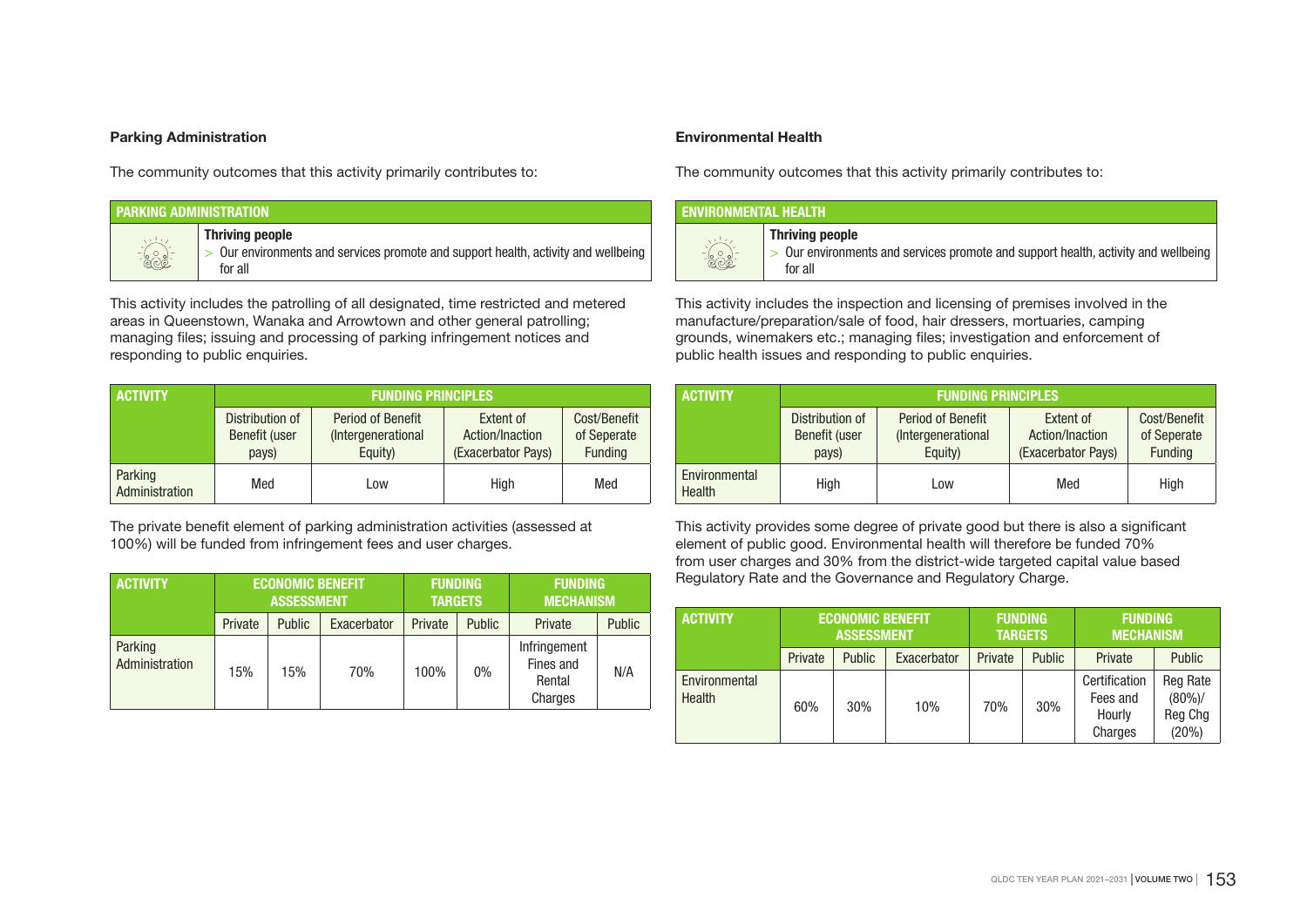#### Liquor Licensing

The community outcomes that this activity primarily contributes to:

| <b>LIQUOR LICENSING</b> |                                                                                                                           |  |  |  |  |
|-------------------------|---------------------------------------------------------------------------------------------------------------------------|--|--|--|--|
| $-600 - 60$             | <b>Thriving people</b><br>$>$ Our environments and services promote and support health, activity and wellbeing<br>for all |  |  |  |  |

This activity includes the inspection, monitoring and licensing of premises involved in the sale of liquor; managing files; issuing and renewal of licences and certificates and responding to public enquiries.

| <b>ACTIVITY</b>         | <b>FUNDING PRINCIPLES</b> |                    |                    |              |  |
|-------------------------|---------------------------|--------------------|--------------------|--------------|--|
|                         | Distribution of           | Period of Benefit  | Extent of          | Cost/Benefit |  |
|                         | Benefit (user             | (Intergenerational | Action/Inaction    | of Seperate  |  |
|                         | pays)                     | Equity)            | (Exacerbator Pays) | Funding      |  |
| <b>Liquor Licensing</b> | High                      | Low                | Med                | High         |  |

This activity provides some degree of private good but there is also an element of public good and exacerbator factor. Liquor licensing will therefore be funded 70% from user charges and 30% from the district-wide targeted capital value based Regulatory Rate and the Governance and Regulatory Charge.

| <b>ACTIVITY</b>  | <b>ECONOMIC BENEFIT</b><br><b>ASSESSMENT</b> |               |             | <b>FUNDING</b><br><b>TARGETS</b> |               | <b>FUNDING</b><br><b>MECHANISM</b>                                 |                                           |
|------------------|----------------------------------------------|---------------|-------------|----------------------------------|---------------|--------------------------------------------------------------------|-------------------------------------------|
|                  | Private                                      | <b>Public</b> | Exacerbator | Private                          | <b>Public</b> | Private                                                            | <b>Public</b>                             |
| Liquor Licensing | 60%                                          | 30%           | 10%         | 70%                              | 30%           | Licensing<br>and<br>Certification<br>Fees and<br>Hourly<br>Charges | Reg Rate<br>$(80\%)/$<br>Reg Chg<br>(20%) |

#### Animal Control

The community outcomes that this activity primarily contributes to:

| <b>ANIMAL CONTROL</b>                      |                                                                                                                           |
|--------------------------------------------|---------------------------------------------------------------------------------------------------------------------------|
| $\frac{1}{2} \left( \frac{1}{2} \right)^2$ | <b>Thriving people</b><br>$>$ Our environments and services promote and support health, activity and wellbeing<br>for all |
|                                            | Pride in sharing our places<br>> Our everyday experiences are enriched by focusing on shared values not volume            |

This activity includes the inspection, monitoring and licensing of premises involved in the sale of liquor; managing files; issuing and renewal of licences and certificates and responding to public enquiries.

| <b>ACTIVITY</b>       |                 | <b>FUNDING PRINCIPLES</b> |                    |              |  |  |  |
|-----------------------|-----------------|---------------------------|--------------------|--------------|--|--|--|
|                       | Distribution of | Period of Benefit         | Extent of          | Cost/Benefit |  |  |  |
|                       | Benefit (user   | (Intergenerational        | Action/Inaction    | of Seperate  |  |  |  |
|                       | pays)           | Equity)                   | (Exacerbator Pays) | Funding      |  |  |  |
| <b>Animal Control</b> | Med             | Low                       | High               | High         |  |  |  |

This activity provides some degree of private good but there is also an element of public good and exacerbator factor. Liquor licensing will therefore be funded 70% from user charges and 30% from the district-wide targeted capital value based Regulatory Rate and the Governance and Regulatory Charge.

| <b>ACTIVITY</b>       | <b>ECONOMIC BENEFIT</b><br><b>ASSESSMENT</b> |               |             |         | <b>FUNDING</b><br><b>TARGETS</b> | <b>FUNDING</b><br><b>MECHANISM</b>     |                                          |
|-----------------------|----------------------------------------------|---------------|-------------|---------|----------------------------------|----------------------------------------|------------------------------------------|
|                       | Private                                      | <b>Public</b> | Exacerbator | Private | <b>Public</b>                    | Private                                | Public                                   |
| <b>Animal Control</b> | 10%                                          | 30%           | 60%         | 70%     | 30%                              | Registration<br>and<br>Impound<br>Fees | Reg Rate<br>$(80\%)$<br>Reg Chg<br>(20%) |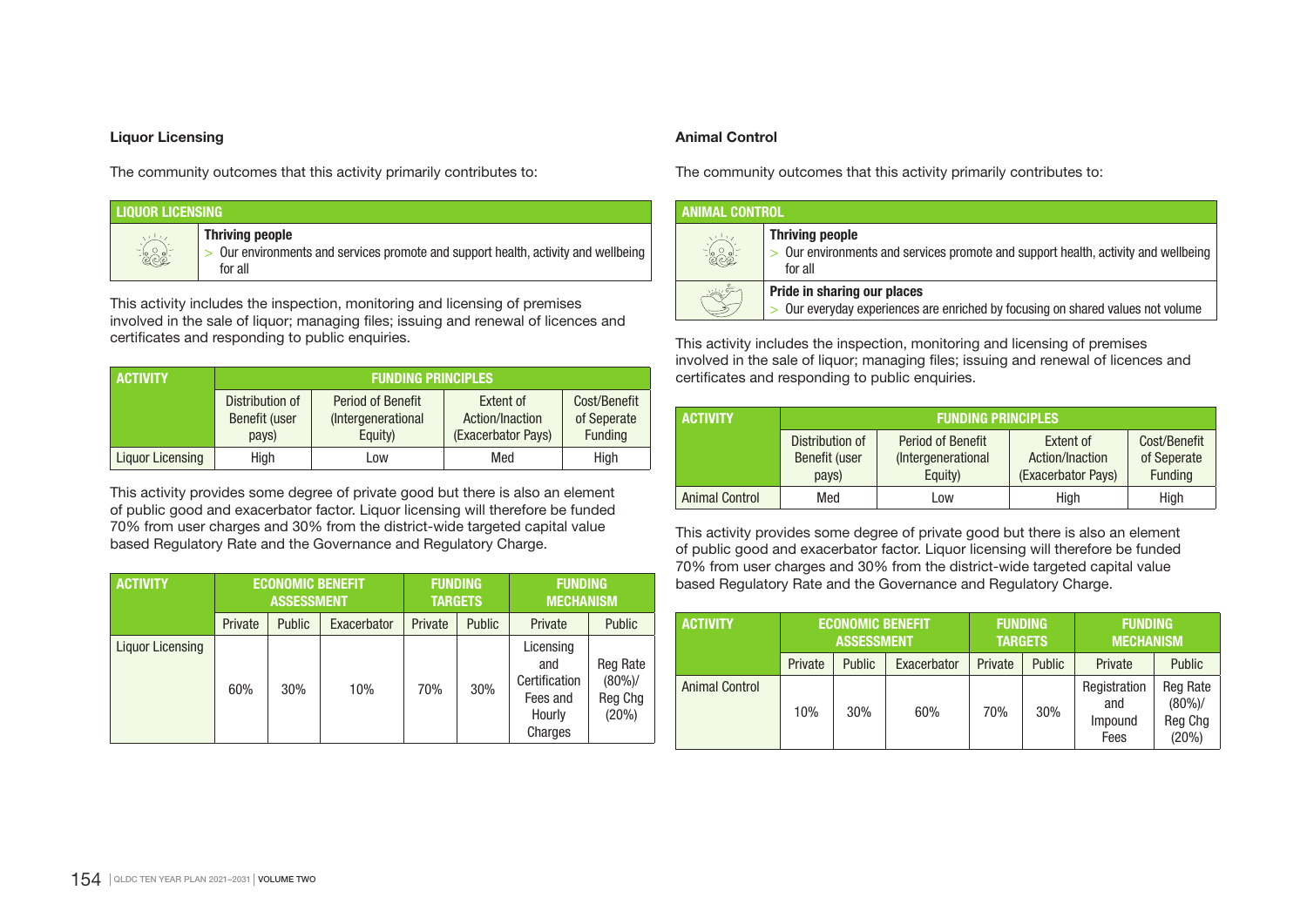#### Waterways Control

The community outcomes that this activity primarily contributes to:

| <b>NATERWAYS CONTROL</b>                                                                                                                                            |  |  |  |  |  |  |
|---------------------------------------------------------------------------------------------------------------------------------------------------------------------|--|--|--|--|--|--|
| Deafening dawn chorus<br>> Our people and visitors respect the privilege of accessing our rivers, lakes and<br>mountains<br>> Our waterways and lakes are drinkable |  |  |  |  |  |  |
|                                                                                                                                                                     |  |  |  |  |  |  |

The purpose of this activity is to control waterway based activities in the district. This is achieved under the Waterways Bylaw through the activities of the Harbourmaster in the inspection, enforcement and promotion of the safe use of local waterways.

| <b>ACTIVITY</b>      | <b>FUNDING PRINCIPLES</b>                 |                                                    |                                                    |                                        |  |
|----------------------|-------------------------------------------|----------------------------------------------------|----------------------------------------------------|----------------------------------------|--|
|                      | Distribution of<br>Benefit (user<br>pays) | Period of Benefit<br>(Intergenerational<br>Equity) | Extent of<br>Action/Inaction<br>(Exacerbator Pays) | Cost/Benefit<br>of Seperate<br>Funding |  |
| Waterways<br>Control | Med                                       | Low                                                | Med                                                | Med                                    |  |

This activity provides some degree of private good but there is also a significant element of public good. Waterways Control will therefore be funded from user charges under the Bylaw as far as practicable (estimated at 6%), and thereafter from the revenue generated from waterways based concessions.

| <b>ACTIVITY</b>      | <b>ECONOMIC BENEFIT</b><br><b>ASSESSMENT</b> |        | <b>FUNDING</b><br><b>TARGETS</b> |         | <b>FUNDING</b><br><b>MECHANISM</b> |                   |                         |
|----------------------|----------------------------------------------|--------|----------------------------------|---------|------------------------------------|-------------------|-------------------------|
|                      | Private                                      | Public | Exacerbator                      | Private | Public                             | Private           | Public                  |
| Waterways<br>Control | 35%                                          | 65%    | 0%                               | 6%      | 94%                                | Fees &<br>Charges | Waterways<br>Concession |

#### Emergency Management

The community outcomes that this activity primarily contributes to:

| FMFRGFNCY MANAGFMFNT |                                                                                                                                                                                                                                                                                                                                             |
|----------------------|---------------------------------------------------------------------------------------------------------------------------------------------------------------------------------------------------------------------------------------------------------------------------------------------------------------------------------------------|
| Sj                   | Disaster-defying resilience<br>Our communities are resilient to disasters and adapting to a changing global<br>climate<br>Our people stand tall through any challenge, caring for whanau, neighbours and<br>visitors alike<br>Our infrastructure is as resilient as our people<br>Recovery empowers our people to quickly find a new normal |

The purpose of this activity is to ensure the district is prepared to respond appropriately to Civil Defence emergencies by having appropriate plans and procedures in place. This is primarily achieved by the development of a Civil Defence Plan and the establishment and maintenance of the required communications and other infrastructure. There are also arrangements in place to ensure additional trained resources are available when required.

| <b>ACTIVITY</b>         | <b>FUNDING PRINCIPLES</b>                 |                                                            |                                                    |                                        |  |
|-------------------------|-------------------------------------------|------------------------------------------------------------|----------------------------------------------------|----------------------------------------|--|
|                         | Distribution of<br>Benefit (user<br>pays) | Period of Benefit<br><i>(Intergenerational)</i><br>Equity) | Extent of<br>Action/Inaction<br>(Exacerbator Pays) | Cost/Benefit<br>of Seperate<br>Funding |  |
| Emergency<br>Management | Low                                       | Low                                                        | Med                                                | Low                                    |  |

This activity is largely public good with no scope for user charges and will therefore will be funded by the capital value based General Rate. This analysis relates to the cost of the activity after allowing for any central government subsidies in this area (estimated at 30%).

| <b>ACTIVITY</b>         | <b>ECONOMIC BENEFIT</b><br><b>ASSESSMENT</b> |        |             |         | <b>FUNDING</b><br><b>FUNDING</b><br><b>TARGETS</b><br><b>MECHANISM</b> |         |                                                      |
|-------------------------|----------------------------------------------|--------|-------------|---------|------------------------------------------------------------------------|---------|------------------------------------------------------|
|                         | Private                                      | Public | Exacerbator | Private | <b>Public</b>                                                          | Private | <b>Public</b>                                        |
| Emergency<br>Management | 0%                                           | 100%   | 0%          | $0\%$   | 100%                                                                   |         | <b>General CV</b><br>Rate (70%) /<br>Grants $(30\%)$ |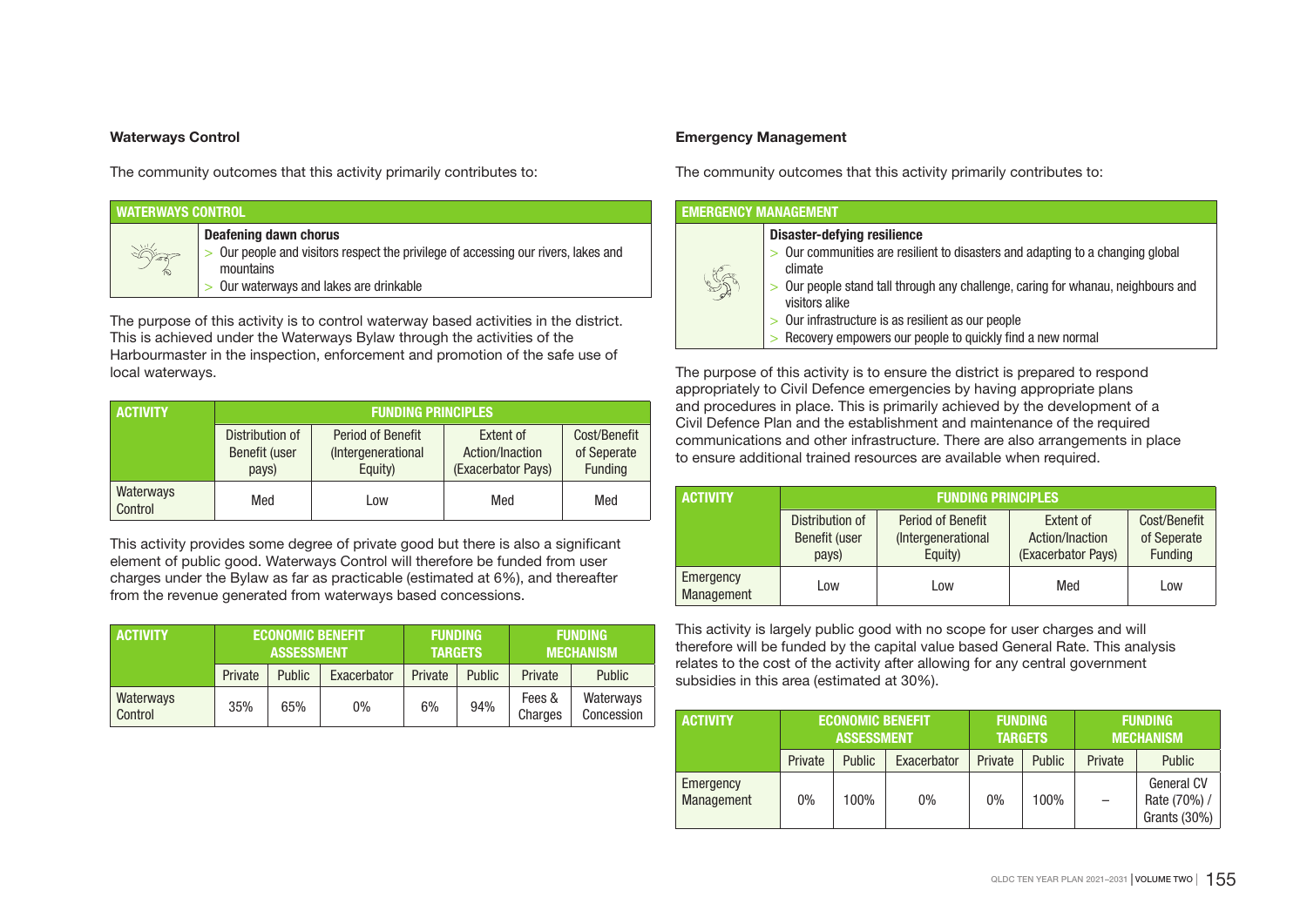#### Landfill Provision and Management

The community outcomes that this activity primarily contributes to:

| <b>LANDFILL PROVISIONS AND MANAGEMENT</b> |                                                                                                                              |  |  |  |  |  |  |
|-------------------------------------------|------------------------------------------------------------------------------------------------------------------------------|--|--|--|--|--|--|
|                                           | <b>Zero Carbon communities</b><br>Zero waste is just something that we do here                                               |  |  |  |  |  |  |
|                                           | <b>Deafening dawn chorus</b><br>We are all kaitiaki of our protected and restored incredible environment, flora and<br>fauna |  |  |  |  |  |  |

The purpose of this activity is to provide facilities for the purpose of recycling and disposing of solid waste and the provision of hazardous waste facilities for the district in accordance with Regional Council and environmental requirements. This activity includes the operation of one sanitary landfill and transfer stations in Queenstown and Wanaka. In addition, the Council is required to monitor and rehabilitate its disused landfill sites at Hawea, Tuckers Beach, Wanaka, Kingston, Glenorchy and Makarora.

| <b>ACTIVITY</b>                         | <b>FUNDING PRINCIPLES</b>                 |                                                    |                                                    |                                        |  |
|-----------------------------------------|-------------------------------------------|----------------------------------------------------|----------------------------------------------------|----------------------------------------|--|
|                                         | Distribution of<br>Benefit (user<br>pays) | Period of Benefit<br>(Intergenerational<br>Equity) | Extent of<br>Action/Inaction<br>(Exacerbator Pays) | Cost/Benefit<br>of Seperate<br>Funding |  |
| Landfill<br>Provision and<br>Management | Med                                       | High                                               | High                                               | Med                                    |  |

This activity provides some degree of private good, but there is also a significant element of public good and exacerbator factor. This activity will therefore be funded 75% from user charges in the form of transfer station fees and disposal fees (excluding landfill levy), 25% coming from the targeted fixed Waste Management Charge.

| <b>ACTIVITY</b>                         | <b>ECONOMIC BENEFIT</b><br><b>ASSESSMENT</b> |        |             |         | <b>FUNDING</b><br><b>TARGETS</b> | <b>FUNDING</b><br><b>MECHANISM</b> |                                        |
|-----------------------------------------|----------------------------------------------|--------|-------------|---------|----------------------------------|------------------------------------|----------------------------------------|
|                                         | Private                                      | Public | Exacerbator | Private | Public                           | Private                            | Public                                 |
| Landfill<br>Provision and<br>Management | 70%                                          | 20%    | 10%         | 75%     | 25%                              | Fees &<br>Charges                  | Waste<br>Management<br>Charge<br>(25%) |

#### Refuse Collection

The community outcomes that this activity primarily contributes to:

| <b>REFUSE COLLECTION</b>                                                                                              |  |  |  |  |  |  |
|-----------------------------------------------------------------------------------------------------------------------|--|--|--|--|--|--|
| <b>Zero Carbon communities</b><br>> Zero waste is just something that we do here                                      |  |  |  |  |  |  |
| Deafening dawn chorus<br>We are all kaitiaki of our protected and restored incredible environment, flora and<br>fauna |  |  |  |  |  |  |

The purpose of this activity is to provide a kerbside recycling and residual waste collection service for residential properties in Queenstown, Arrowtown, Glenorchy, Kingston, Wanaka, Hawea, Albert Town Luggate and Makarora.

| <b>ACTIVITY</b>          | <b>FUNDING PRINCIPLES</b>                 |                                                    |                                                    |                                        |  |
|--------------------------|-------------------------------------------|----------------------------------------------------|----------------------------------------------------|----------------------------------------|--|
|                          | Distribution of<br>Benefit (user<br>pays) | Period of Benefit<br>(Intergenerational<br>Equity) | Extent of<br>Action/Inaction<br>(Exacerbator Pays) | Cost/Benefit<br>of Seperate<br>Funding |  |
| <b>Refuse Collection</b> | High                                      | Low                                                | Med                                                | High                                   |  |

This activity is largely private good but is provided through a rate funded universal contract and will therefore be funded 100% from waste management charge.

| <b>ACTIVITY</b>          | <b>ECONOMIC BENEFIT</b><br><b>ASSESSMENT</b> |               | <b>FUNDING</b><br><b>TARGETS</b> |         | <b>FUNDING</b><br><b>MECHANISM</b> |                               |        |
|--------------------------|----------------------------------------------|---------------|----------------------------------|---------|------------------------------------|-------------------------------|--------|
|                          | Private                                      | <b>Public</b> | Exacerbator                      | Private | Public                             | Private                       | Public |
| <b>Refuse Collection</b> | 90%                                          | 10%           | 0%                               | 100%    | $0\%$                              | Waste<br>Management<br>Charge |        |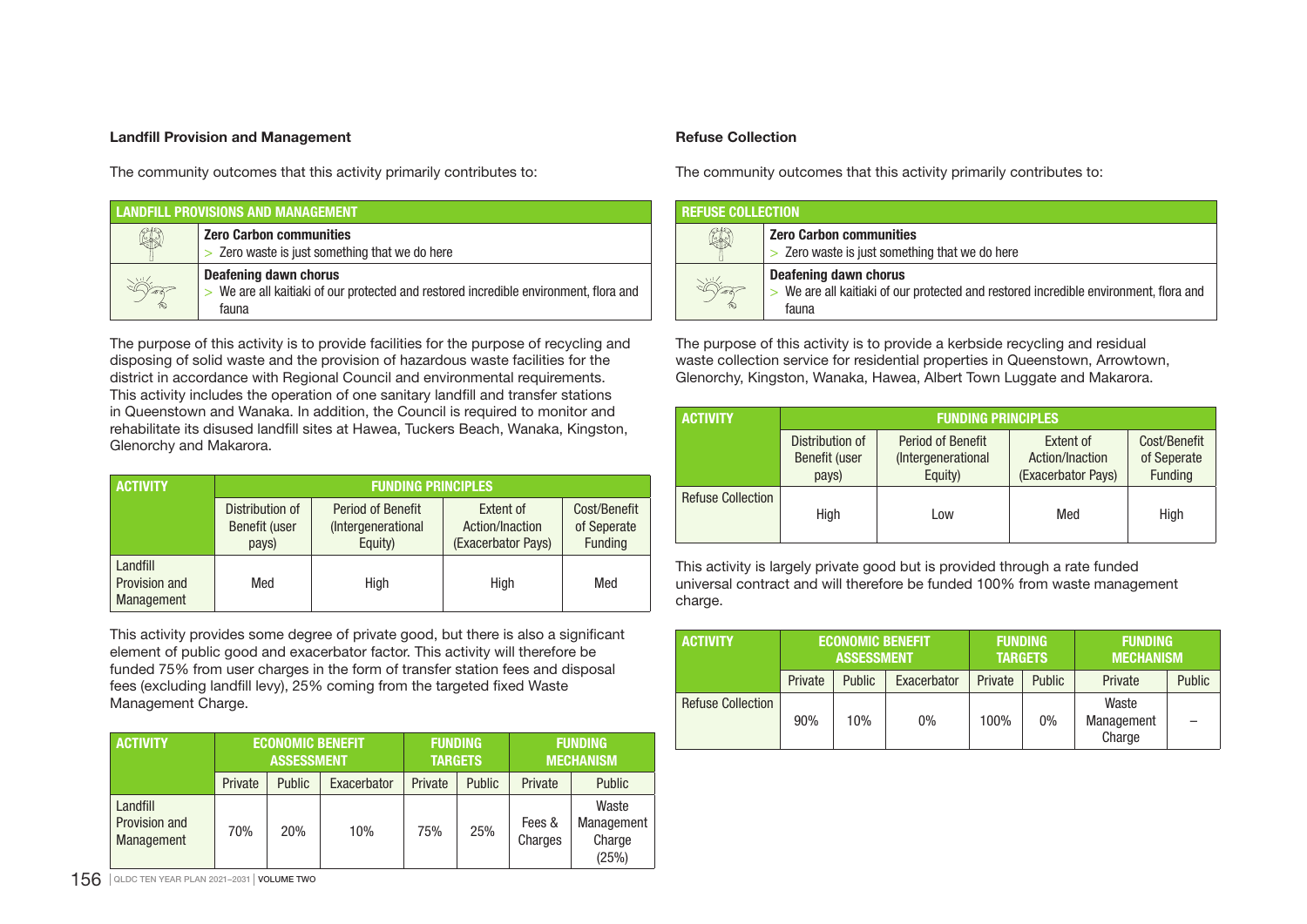#### **Utilities**

#### Water Supply

The community outcomes that this activity primarily contributes to:

| <b>WATER SUPPLY</b>   |                                                                                                                       |  |  |  |  |  |
|-----------------------|-----------------------------------------------------------------------------------------------------------------------|--|--|--|--|--|
|                       | Deafening dawn chorus<br>We are all kaitiaki of our protected and restored incredible environment, flora and<br>fauna |  |  |  |  |  |
| $\mathbb{Z}_{\sigma}$ | <b>Disaster-defying resilience</b><br>> Our infrastructure is as resilient as our people                              |  |  |  |  |  |

The purpose of this activity is to provide reliable, high quality water supplies for domestic and commercial consumers and for fire fighting purposes. The Council has provided water schemes in Queenstown, Arrowtown, Glenorchy, Lake Hayes, Arthurs Point, Wanaka, Hawea, Albert Town and Luggate.

| <b>ACTIVITY</b>     |                                                  | <b>FUNDING PRINCIPLES</b>                                 |                                                    |                                        |  |  |
|---------------------|--------------------------------------------------|-----------------------------------------------------------|----------------------------------------------------|----------------------------------------|--|--|
|                     | Distribution of<br><b>Benefit (user</b><br>pays) | <b>Period of Benefit</b><br>(Intergenerational<br>Equity) | Extent of<br>Action/Inaction<br>(Exacerbator Pays) | Cost/Benefit<br>of Seperate<br>Funding |  |  |
| <b>Water Supply</b> | High                                             | High                                                      | Med                                                | High                                   |  |  |

This activity is largely private good in nature and the Council recognises that the best way of recovering cost would be via volumetric charges and water meters. However, the costs of introducing such a system are seen as prohibitive at present, and this activity will therefore be funded 40% from the Targeted Uniform Rate (Water) which will be charged to all serviceable properties in the nature of a supply charge and 60% from a Targeted Water Rate based on capital value and applied on a scheme basis to all properties connected to the public water supply.

| <b>ACTIVITY</b>     | <b>ECONOMIC BENEFIT</b><br><b>ASSESSMENT</b> |               | <b>FUNDING</b><br><b>TARGETS</b> |         | <b>FUNDING</b><br><b>MECHANISM</b> |                                                                                      |               |
|---------------------|----------------------------------------------|---------------|----------------------------------|---------|------------------------------------|--------------------------------------------------------------------------------------|---------------|
|                     | Private                                      | <b>Public</b> | Exacerbator                      | Private | <b>Public</b>                      | Private                                                                              | <b>Public</b> |
| <b>Water Supply</b> | 90%                                          | 10%           | 0%                               | 100%    | $0\%$                              | Targeted<br><b>Uniform Rate</b><br>(water) $/$<br><b>Targeted CV</b><br>Rate (water) |               |

#### **Stormwater**

The community outcomes that this activity primarily contributes to:

| <b>STORMWATER.</b>     |                                                                                                                       |
|------------------------|-----------------------------------------------------------------------------------------------------------------------|
| $\widehat{\mathbb{R}}$ | Deafening dawn chorus<br>We are all kaitiaki of our protected and restored incredible environment, flora and<br>fauna |
| $\mathbb{Z}_2^3$       | Disaster-defying resilience<br>Our infrastructure is as resilient as our people                                       |

The primary purpose is to provide reliable and efficient stormwater collection and disposal systems from buildings and land in Queenstown, Arrowtown, Glenorchy, Wanaka, Hawea and Albert Town.

| <b>ACTIVITY</b> | <b>FUNDING PRINCIPLES</b>                        |                                                           |                                                    |                                        |  |
|-----------------|--------------------------------------------------|-----------------------------------------------------------|----------------------------------------------------|----------------------------------------|--|
|                 | Distribution of<br><b>Benefit (user</b><br>pays) | <b>Period of Benefit</b><br>(Intergenerational<br>Equity) | Extent of<br>Action/Inaction<br>(Exacerbator Pays) | Cost/Benefit<br>of Seperate<br>Funding |  |
| Stormwater      | Low                                              | Med                                                       | Med                                                | Med                                    |  |

This activity is largely public good in nature and will therefore be funded 100% from a Targeted Stormwater Rate based on capital value and applied on a ward basis to all urban properties.

| <b>ACTIVITY</b> | <b>ECONOMIC BENEFIT</b><br><b>ASSESSMENT</b> |               |             |         | <b>FUNDING.</b><br><b>TARGETS</b> |         | <b>FUNDING</b><br><b>MECHANISM</b>                |  |
|-----------------|----------------------------------------------|---------------|-------------|---------|-----------------------------------|---------|---------------------------------------------------|--|
|                 | Private                                      | <b>Public</b> | Exacerbator | Private | <b>Public</b>                     | Private | <b>Public</b>                                     |  |
| Stormwater      | 0%                                           | 100%          | 0%          | 0%      | 100%                              |         | Stormwater<br>CV Rate/<br>Waterways<br>concession |  |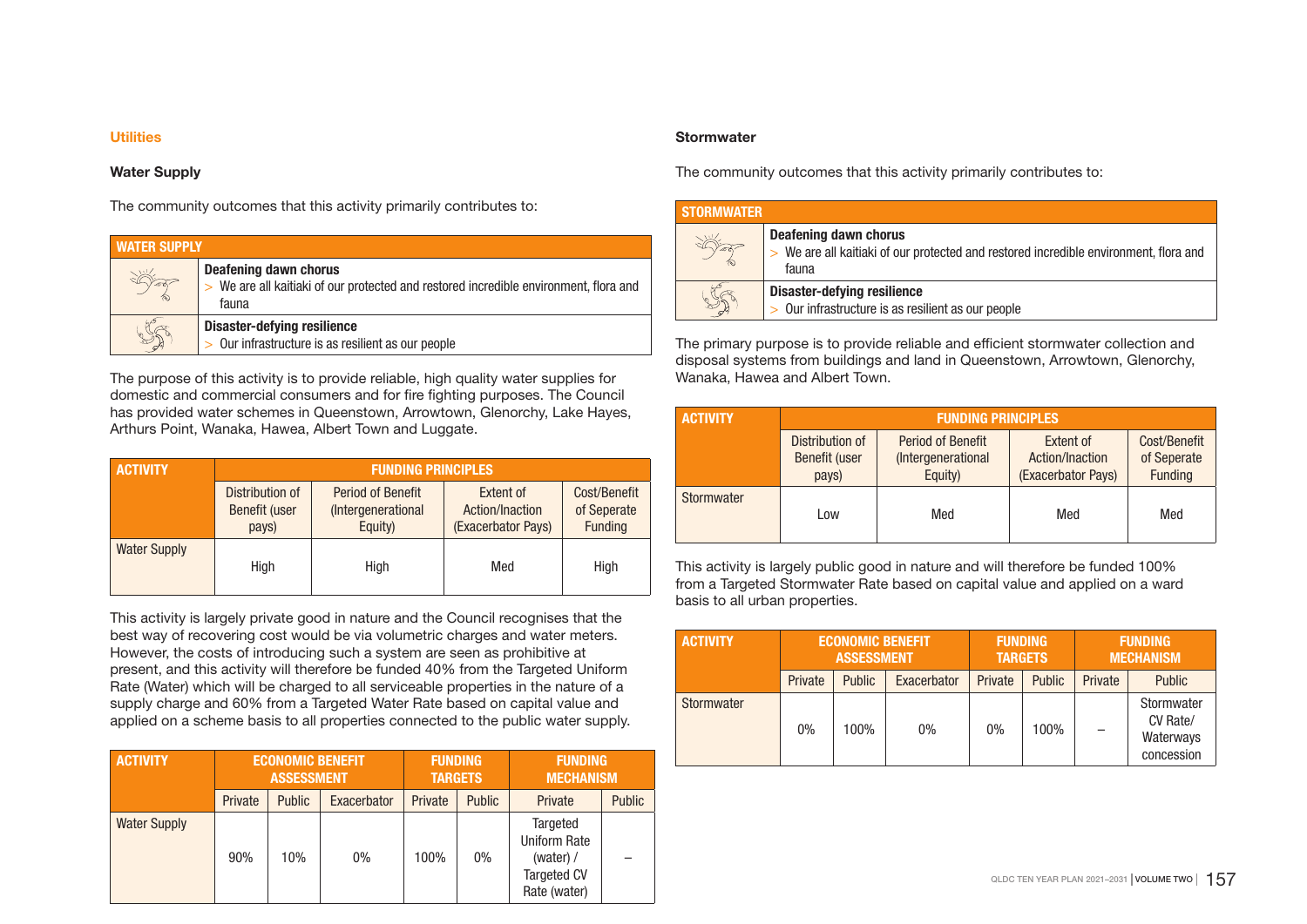#### **Wastewater**

The community outcomes that this activity primarily contributes to:

| <b>WASTEWATER</b> |                                                                                                                                |
|-------------------|--------------------------------------------------------------------------------------------------------------------------------|
|                   | <b>Deafening dawn chorus</b><br>> We are all kaitiaki of our protected and restored incredible environment, flora and<br>fauna |
| ৡ                 | Disaster-defying resilience<br>> Our infrastructure is as resilient as our people                                              |

The primary purpose is to provide reliable and efficient sewage collection, treatment and disposal systems that meet all discharge consent conditions. Sewerage schemes are provided in Queenstown, Arrowtown, Arthur's Point, Wanaka, Hawea, Albert Town and Lake Hayes with feasibility studies underway for Kingston, Glenorchy.

| <b>ACTIVITY</b> |                                           | <b>FUNDING PRINCIPLES</b>                                 |                                                    |                                        |  |  |
|-----------------|-------------------------------------------|-----------------------------------------------------------|----------------------------------------------------|----------------------------------------|--|--|
|                 | Distribution of<br>Benefit (user<br>pays) | <b>Period of Benefit</b><br>(Intergenerational<br>Equity) | Extent of<br>Action/Inaction<br>(Exacerbator Pays) | Cost/Benefit<br>of Seperate<br>Funding |  |  |
| Wastewater      | High                                      | High                                                      | Med                                                | High                                   |  |  |

This activity is largely private good and the operational costs will therefore be funded by a Targeted Uniform Sewerage Charge, which is charged out on the basis of the number of connected pans/urinals within the property. A rating unit used primarily as a residence for one household shall be deemed to have not more than one pan / urinal in accordance with the Local Government (Rating) Act 2002. Remission policies have been developed in relation to the application of this rate to businesses with multiple connections and to various non profit organisations.

| <b>ACTIVITY</b> | <b>ECONOMIC BENEFIT</b><br><b>ASSESSMENT</b> |               | <b>FUNDING</b><br><b>TARGETS</b> |         | <b>FUNDING</b><br><b>MECHANISM</b> |                    |               |
|-----------------|----------------------------------------------|---------------|----------------------------------|---------|------------------------------------|--------------------|---------------|
|                 | Private                                      | <b>Public</b> | Exacerbator                      | Private | <b>Public</b>                      | Private            | <b>Public</b> |
| Wastewater      | 90%                                          | $0\%$         | $0\%$                            | 100%    | $0\%$                              | Sewerage<br>Charge |               |

#### Roading and Footpaths

#### Town Centres

The community outcomes that this activity primarily contributes to:

| <b>TOWN CENTRES</b> |                                                                                                                                                                                                                                  |
|---------------------|----------------------------------------------------------------------------------------------------------------------------------------------------------------------------------------------------------------------------------|
|                     | <b>Thriving people</b><br>> Our environments and services promote and support health, activity and wellbeing for all<br>> Ours is the most accessible, barrier-free district in Aotearoa New Zealand for all people              |
| $\mathbb{Z}$        | <b>Zero Carbon communities</b><br>> Our public transport is the cleanest, greenest, innovative choice for district-wide connectivity<br>> Active travel is an integral part of an accessible and safe network for all our people |

The purpose of this activity is to provide attractive and safe town centres that are well maintained and developed to meet the changing needs of the district. This includes the maintenance and development of street furniture, specialised lighting, signage and other facilities that contribute to the atmosphere of the town centres. It also includes street cleaning in these areas. This is considered as a separate activity as the requirements of these areas are significantly different to that of an urban street.

| <b>ACTIVITY</b>     | <b>FUNDING PRINCIPLES</b>                 |                                                    |                                                    |                                               |  |  |  |
|---------------------|-------------------------------------------|----------------------------------------------------|----------------------------------------------------|-----------------------------------------------|--|--|--|
|                     | Distribution of<br>Benefit (user<br>pays) | Period of Benefit<br>(Intergenerational<br>Equity) | Extent of<br>Action/Inaction<br>(Exacerbator Pays) | Cost/Benefit<br>of Seperate<br><b>Funding</b> |  |  |  |
| <b>Town Centres</b> | Med                                       | Med                                                | High                                               | Med                                           |  |  |  |

This activity provides some degree of private good but there is also a significant element of public good. After allowing for any NZTA subsidy this activity will be funded 100% from a Targeted Roading Rate based on Capital Value and applied on a ward basis to all properties.

| <b>ACTIVITY</b>     | <b>ECONOMIC BENEFIT</b><br><b>ASSESSMENT</b> |               | <b>FUNDING</b><br><b>TARGETS</b> |         | <b>FUNDING</b><br><b>MECHANISM</b> |                           |                    |
|---------------------|----------------------------------------------|---------------|----------------------------------|---------|------------------------------------|---------------------------|--------------------|
|                     | Private                                      | <b>Public</b> | Exacerbator                      | Private | <b>Public</b>                      | Private                   | <b>Public</b>      |
| <b>Town Centres</b> | 50%                                          | 50%           | 0%                               | 50%     | 50%                                | Roading<br><b>CV Rate</b> | Roading<br>CV Rate |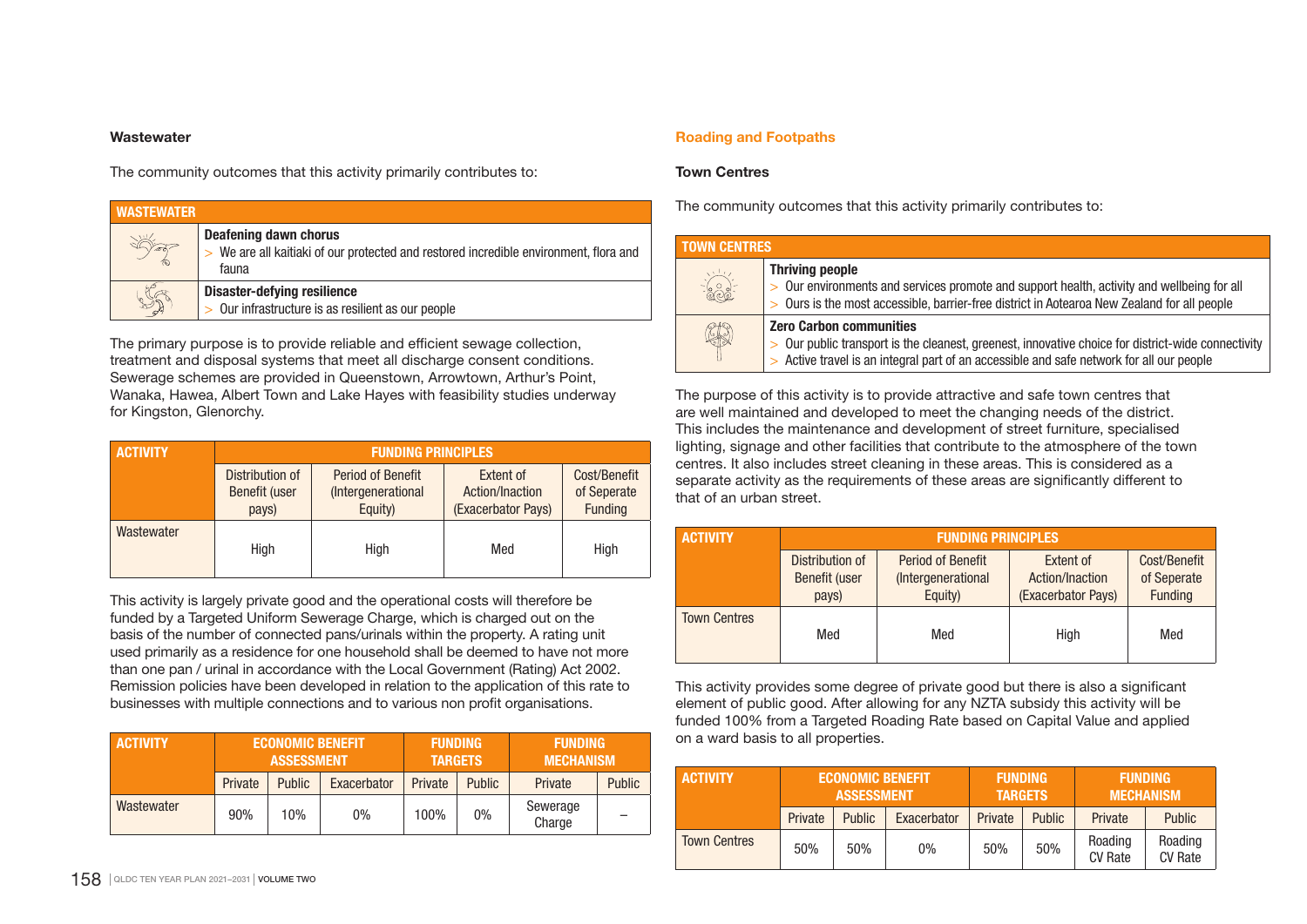#### Parking Facilities

The community outcomes that this activity primarily contributes to:

| <b>PARKING FACILITIES</b> |                                                                                                                       |
|---------------------------|-----------------------------------------------------------------------------------------------------------------------|
| $-682$                    | <b>Thriving people</b><br>Our environments and services promote and support health, activity and wellbeing<br>for all |

The objective of this activity is to provide a range of on and off street parking in the town centres of the district. The enforcement of parking and other restrictions are covered as a separate activity within Regulatory Services.

| <b>ACTIVITY</b>           | <b>FUNDING PRINCIPLES</b>                 |                                                           |                                                    |                                        |  |  |  |
|---------------------------|-------------------------------------------|-----------------------------------------------------------|----------------------------------------------------|----------------------------------------|--|--|--|
|                           | Distribution of<br>Benefit (user<br>pays) | <b>Period of Benefit</b><br>(Intergenerational<br>Equity) | Extent of<br>Action/Inaction<br>(Exacerbator Pays) | Cost/Benefit<br>of Seperate<br>Funding |  |  |  |
| <b>Parking Facilities</b> | High                                      | Med                                                       | Med                                                | High                                   |  |  |  |

This activity provides a large degree of private good, but there is also a minor element of public good. This activity will therefore be funded 100% from user charges.

| <b>ACTIVITY</b>           | <b>ECONOMIC BENEFIT</b><br><b>ASSESSMENT</b> |               | <b>FUNDING</b><br><b>TARGETS</b> |         | <b>FUNDING</b><br><b>MECHANISM</b> |                   |               |
|---------------------------|----------------------------------------------|---------------|----------------------------------|---------|------------------------------------|-------------------|---------------|
|                           | Private                                      | <b>Public</b> | Exacerbator                      | Private | <b>Public</b>                      | Private           | <b>Public</b> |
| <b>Parking Facilities</b> | 80%                                          | 20%           | $0\%$                            | 100%    | $0\%$                              | Fees &<br>Charges |               |

#### Roading

The community outcomes that this activity primarily contributes to:

| <b>ROADING</b> |                                                                                                                                                                                                                                    |
|----------------|------------------------------------------------------------------------------------------------------------------------------------------------------------------------------------------------------------------------------------|
|                | <b>Zero Carbon communities</b><br>Our public transport is the cleanest, greenest, innovative choice for district-wide<br>connectivity<br>Active travel is an integral part of an accessible and safe network for all our<br>people |
|                | <b>Thriving people</b><br>> Our environments and services promote and support health, activity and wellbeing<br>for all                                                                                                            |

The objective of this activity is to provide a range of on and off street parking in the town centres of the district. The enforcement of parking and other restrictions are covered as a separate activity within Regulatory Services.

| <b>ACTIVITY</b> | <b>FUNDING PRINCIPLES</b>                        |                                                           |                                                           |                                               |  |  |  |
|-----------------|--------------------------------------------------|-----------------------------------------------------------|-----------------------------------------------------------|-----------------------------------------------|--|--|--|
|                 | Distribution of<br><b>Benefit (user</b><br>pays) | <b>Period of Benefit</b><br>(Intergenerational<br>Equity) | <b>Extent of</b><br>Action/Inaction<br>(Exacerbator Pays) | Cost/Benefit<br>of Seperate<br><b>Funding</b> |  |  |  |
| Roading         | Low                                              | Med                                                       | High                                                      | Med                                           |  |  |  |

This activity provides a large degree of private good, but there is also a minor element of public good. This activity will therefore be funded 100% from user charges.

| <b>ACTIVITY</b> | <b>ECONOMIC BENEFIT</b><br><b>ASSESSMENT</b> |               | <b>FUNDING</b><br><b>TARGETS</b> |         | <b>FUNDING</b><br><b>MECHANISM</b> |                                 |                           |
|-----------------|----------------------------------------------|---------------|----------------------------------|---------|------------------------------------|---------------------------------|---------------------------|
|                 | Private                                      | <b>Public</b> | Exacerbator                      | Private | <b>Public</b>                      | Private                         | <b>Public</b>             |
| Roading         | 50%                                          | 20%           | 30%                              | 45%     | 55%                                | NZTA<br>Subsidy /<br>Petrol Tax | Roading<br><b>CV Rate</b> |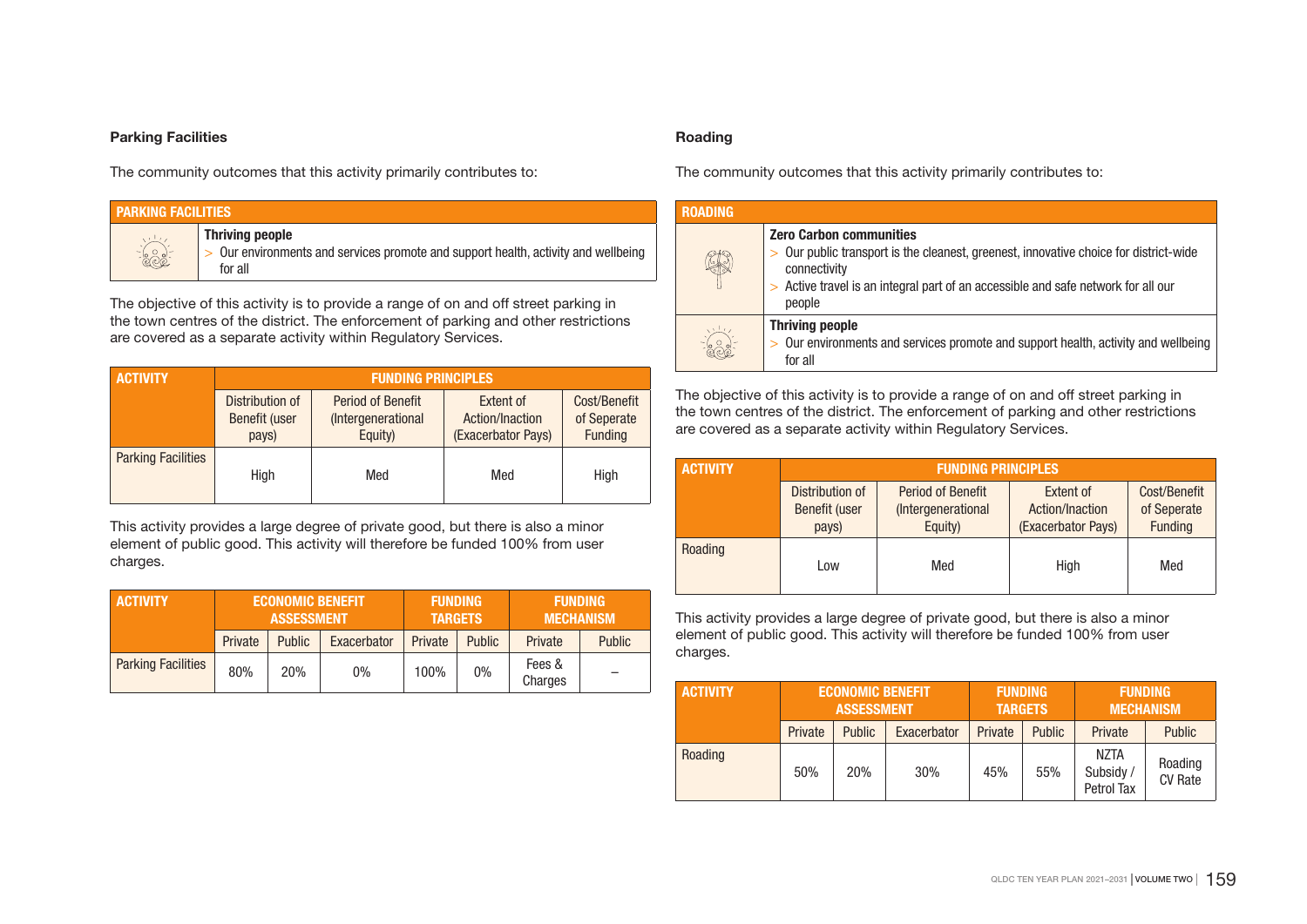## [B] Funding Sources - Capital **Expenditure**

Funding to pay for new assets will come from a mix of borrowing, development or financial contributions, grants and subsidies, capital revenue, reserves and asset sales. Generally the costs of new assets will not be met from rates; however a portion the costs of servicing loans will be funded from rates.

Funding for new capital works will depend on the nature of the work in particular the reasons (cost drivers) which have made the work necessary. There are three main cost drivers recognised by Council:

- > Growth
- > Level of service shift
- > Renewal

#### [A] CAPITAL EXPENDITURE DUE TO GROWTH

The Queenstown Lakes District has experienced significant growth in its resident population, visitors, housing and commercial development and the local economy. This growth generates high levels of subdivision and development activity which places increasing pressure on the assets and services provided by the Council.

Significant investment in additional assets and services is therefore required to meet the demands of growth. The Council intends to fund the portion of capital expenditure that is attributable to growth from development contributions wherever it is reasonable to do so. In cases, where Council is unable to fund the construction of new infrastructure to support growth within optimal timeframes, Council will look to accelerate the delivery through the use of third party financing as provided for under new legislation Infrastructure Funding and Financing Act (IFF).

The Council considers that development contributions are the best mechanism available to ensure the cost of growth (net of any external funding) is funded by those who have created the need for that cost. The Council considers it inappropriate to burden the community as a whole, by way of rating or other payment means, to meet the cost of growth. The Council has adopted a Policy on Development Contributions (DC Policy) as part of the Ten Year Plan since 2004. This is updated on a three yearly basis.

Types of assets included in the DC Policy are:

- > Network infrastructure for water supplies, wastewater, stormwater and roading.
- > Community infrastructure including the development and acquisition of reserve land to use as reserve and facilities needed on that reserve and other public amenities such as halls, libraries, public toilets, parking facilities and the like.

Section 101(3) of the LGA 2002 requires that the following be considered:

The funding needs of the local authority must be met from those sources that the local authority determines to be appropriate, following consideration of:

- (i) the community outcomes to which the activity primarily contributes.
- (ii) the distribution of benefits between the community as a whole, any identifiable part of the community and individuals.
- (iii) the period in or over which those benefits are expected to occur.
- (iv) the extent to which the actions or inaction of particular individuals or a group contribute to the need to undertake the activity.
- (v) the costs and benefits, including consequences for transparency and accountability, of funding the activity distinctly from other activities.
- (vi) the overall impact of any allocation of liability for revenue needs on the current and future social, economic, environmental and cultural wellbeing of the community.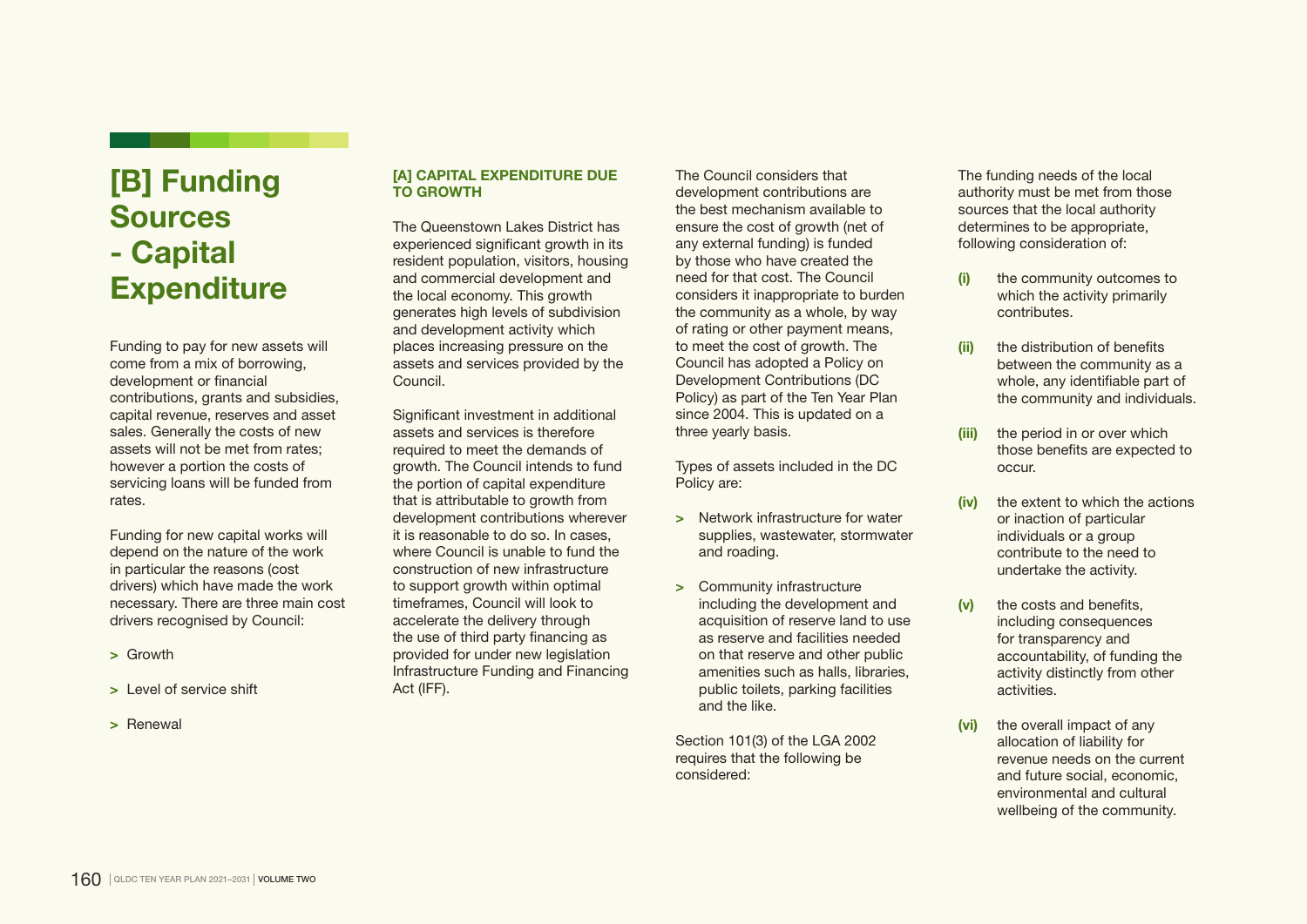Responses to these requirements in relation to the Development Contributions and Financial Contributions Policy are:

#### (i) Community outcomes

This policy contributes to:

- > Sustainable growth management
- > World class landscapes are protected
- > Appropriate public access
- > Effective and efficient infrastructure
- > Effective and efficient community facilities
- > Quality built environments that meet local needs and respect the local character.

#### (ii) Distribution of Benefits

The Council apportions all capital expenditure into the classifications of growth, renewal, level of service and statutory obligations by the geographic areas of benefit. This apportionment represents the distribution of benefit to the community as a whole, to identifiable parts of the community and to individuals.

(iii) Period Over Which the Benefits are Expected to **Occur** 

Once a Development or Financial contribution has been paid in relation to a subdivision or development, the benefits of the asset, service, or environmental enhancement shall occur indefinitely (at a set level of service for that asset, service, or environmental enhancement as defined at any one time).

(iv) Action or Inaction that Contributes to the Need for this Activity

The provision of assets, services, or environmental standards that promote the community outcomes may not be willingly provided by the development community. In addition the Council is often the only viable supplier (often legally required to provide services) of these services and therefore the Council has a moral and legal obligation to supply additional assets, services to meet the new community needs.

#### (v) Costs and Benefits of Funding this Activity (Development and Financial Contributions)

The benefits to the existing community are significantly greater than the cost of policy making, calculations, collection, accounting and distribution of funding for development and financial contributions.

#### (iv) Allocation of Liability for Revenue Needs

The liability for revenue falls directly with the development community. At the effective date of this Policy, the Council does not perceive any impact on the social, economic, environmental and cultural wellbeing of this particular sector of the community. At any stage in the future where there maybe impacts of this nature, the Council may revisit this Policy.

Types of assets included in the Development Contribution Policy are:

- > network infrastructure for water supplies, wastewater, stormwater and roading
- > reserve land
- > community infrastructure, including the development and acquisition of reserve land to use as reserve and facilities needed on that reserve and other public amenities such as halls, libraries, public toilets, parking facilities and the like.

#### Funding Sources for Growth Capital Expenditure in Order of Priority:

- i. Vested assets
- ii. Development contributions or where appropriate IFF
- iii. Capital grants and subsidies attributable to growth portion
- iv. Borrowing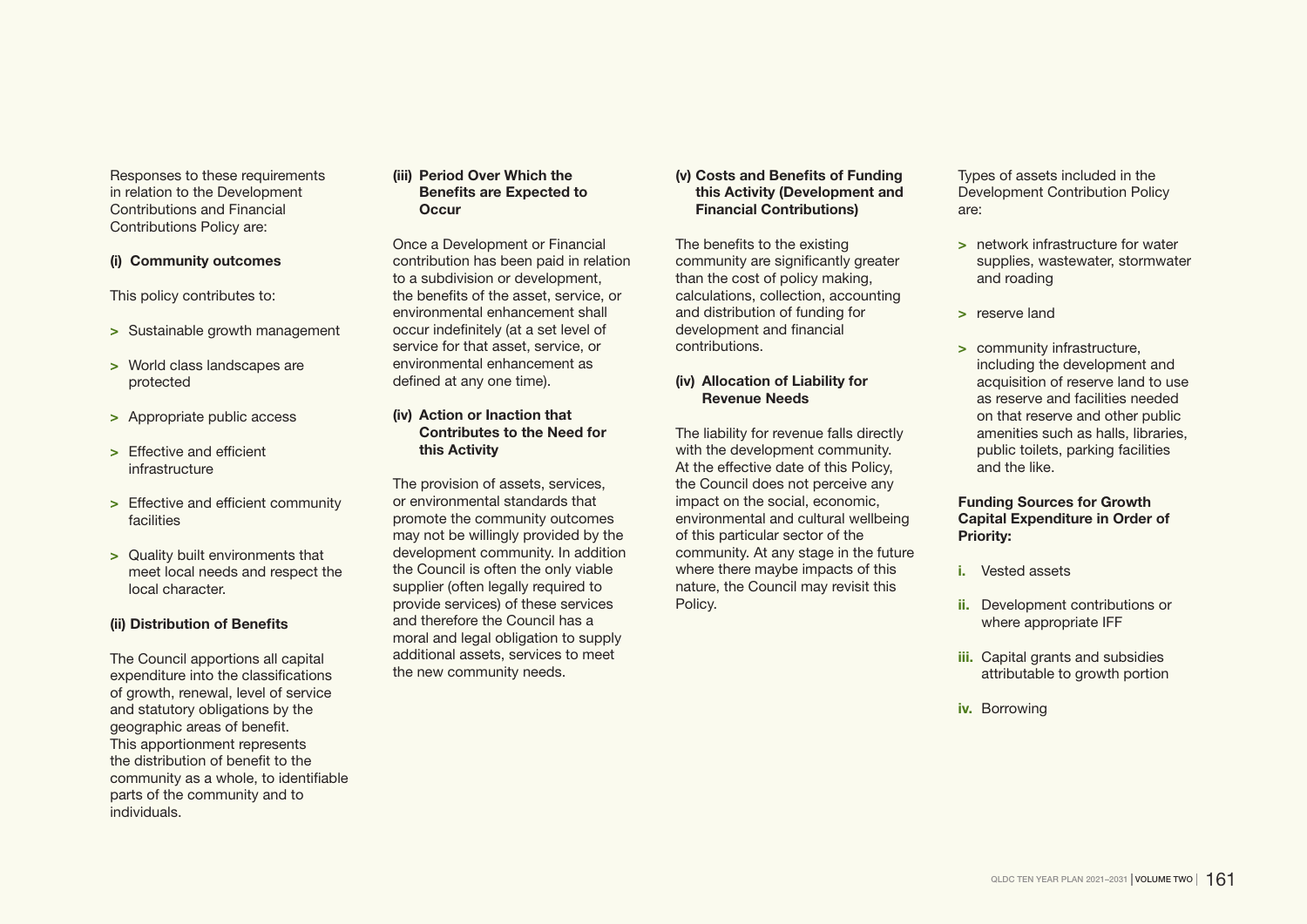#### [B] CAPITAL EXPENDITURE DUE TO SHIFTS IN LEVELS OF SERVICE, STATUTORY REQUIREMENTS OR OTHER REASONS BUT NOT INCLUDING GROWTH OR RENEWALS

The cost driver for a significant portion of capital works within the Queenstown Lakes District relates to increasing of levels of service for the community. Sometimes these improvements to levels of service are required because of changes to legislation or resource consent conditions, which means that there is often little discretion with regard to the decision. An example of this would be the requirement to provide additional water treatment facilities as a result of the introduction of new Water Treatment Standards.

In other cases, the increase in level of service is a community driven decision.

An example of this would be the construction of Aquatic Centres. The Council's approach to funding for this type of capital expenditure is to initially apply for grants from national and local funding organisations and to apply the proceeds of land sales from the Commonage in Queenstown or Scurr Heights in Wanaka.

Funding from the Commonage in Queenstown is restricted by statute to be applied for the benefit of the Old Queenstown Borough for the purposes of water and sewerage upgrades. Proceeds from Scurr Heights land in Wanaka is restricted for use to the Wanaka ward and can be applied to variety of infrastructure purposes including water, wastewater, roading or community (recreational) purposes.

#### Funding Sources for Other Capital Expenditure in Order of Priority:

- i. Capital grants and subsidies
- ii. Visitor Levy (to cover the visitor related portion)
- **iii.** Capital revenues and asset sale proceeds
- iv. Capital reserves
- v. Borrowing
- vi. Rates

#### **[C] CAPITAL EXPENDITURE DUE** TO RENEWALS

Renewal capital works are those capital expenditure costs that are incurred in restoring an asset to previous service levels, usually reflected in the amount that an asset has depreciated. Therefore by using those depreciation funds the Council is attempting to maintain infrastructural networks to at least their existing service level.

The funding of depreciation is an implied requirement of the 'balanced budget' provision of the Local Government Act. It requires that the Council fully fund all operating costs, including reductions in the useful life or quality of assets. The requirement arises from Government concern that some local authorities were not adequately maintaining infrastructural assets. In instances where this occurred, current ratepayers were paying too little and leaving a major financial burden for future generations.

The Council has provided adequately for asset renewal in recent years. A major effort has been made over the past decade or so to address deferred maintenance and the budgets have provided appropriately for the renewal of infrastructure. The Council now has far more reliable asset information and a much better

understanding of the life cycle of its assets. The Act provides a more flexible approach in the requirement to fully fund depreciation. This has allowed some flexibility which the Council has taken advantage of in four key areas in preparing the Ten Year Plan.

- i. The Council needs to fund depreciation only on its share of roading expenditure. The component attributable to NZTA should not be funded as the NZTA subsidy funds this. Allowing for all subsidisable costs, 32% of roading depreciation will be funded in 2021/22 (2018/19 - 53%). This increases to around 39% by year 10. There is no impact on current levels of service from this approach, as the cash collected over the 10 years will fully fund the local share of renewal programmes.
- **ii.** Depreciation on community facilities may not need to be funded as they are often funded by non-Council sources and will never be replaced in the same form at the end of their useful life. Depreciation on halls, libraries, and other facilities (including the Queenstown Events Centre and Wanaka Recreation Centre) will therefore not be funded.